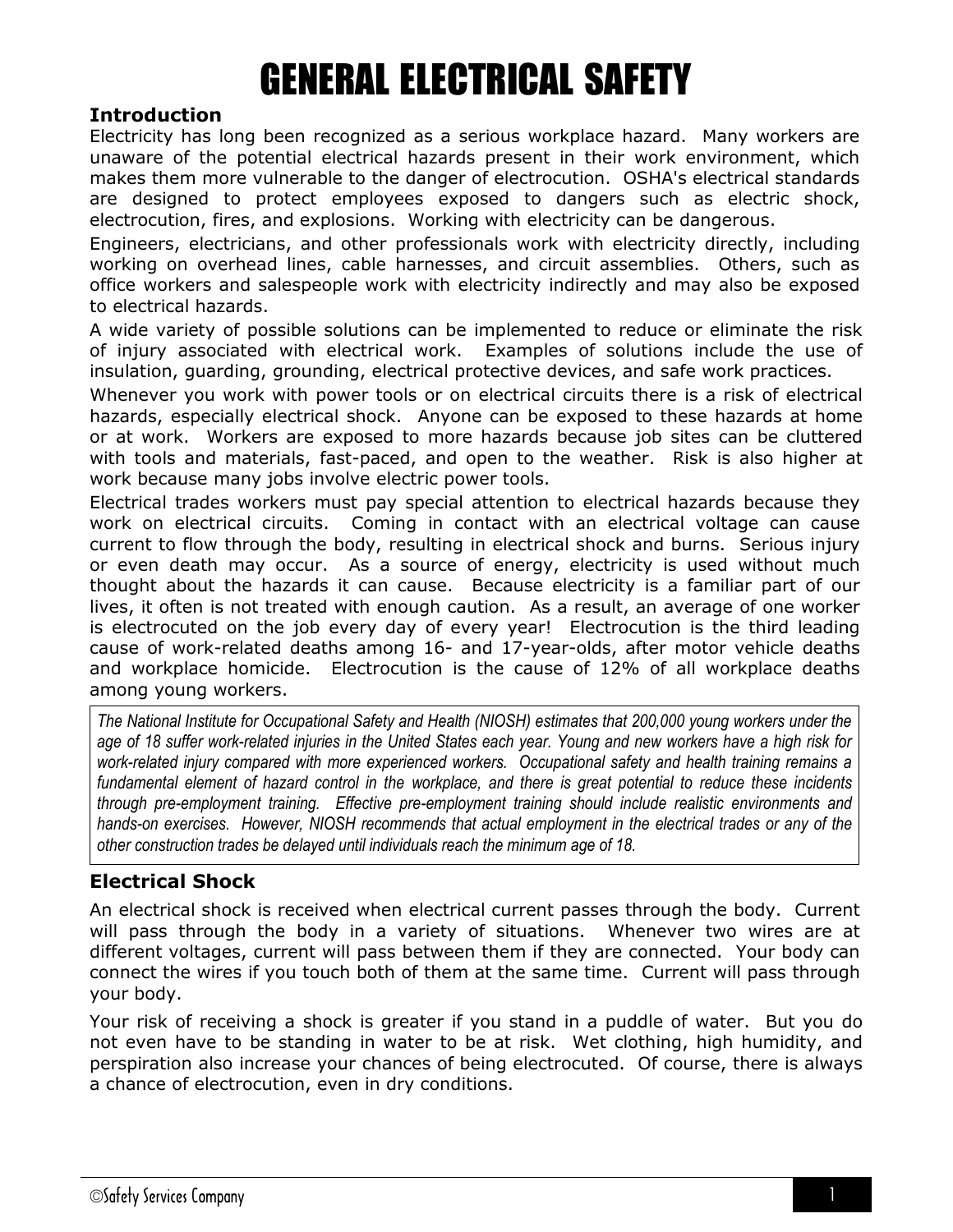#### *To prevent electrical accidents, employers should take the following steps:*

- $\Box$  Establish proper rules and procedures on how to access electrical control cabinets without getting hurt.
- $\Box$  Make sure all employees know the importance of de-energizing (shutting off) electrical systems before performing repairs.
- $\Box$  Equip voltage-regulating equipment with color-coded wiring.
- $\Box$  Train workers in CPR.

#### *You can prevent injuries and deaths by remembering the following points:*

- $\Box$  If you work on an electrical circuit, test to make sure that the circuit is de-energized (shut off)!
- $\Box$  Never attempt to handle any wires or conductors until you are absolutely positive that their electrical supply has been shut off.
- $\Box$  Be sure to lock out and tag out circuits so they cannot be re-energized.
- Always assume a conductor is dangerous.

#### **Dangers of Electrical Shock**

The severity of injury from electrical shock depends on the amount of electrical current and the length of time the current passes through the body. For example, 1/10 of an ampere (amp) of electricity going through the body for just 2 seconds is enough to cause death. The amount of internal current a person can withstand and still be able to control the muscles of the arm and hand can be less than 10 milliamperes (milliamps or mA).

Currents above 10 mA can paralyze or "freeze" muscles. When this "freezing" happens, a person is no longer able to release a tool, wire, or other object. In fact, the electrified object may be held even more tightly, resulting in longer exposure to the shocking current. For this reason, handheld tools that give a shock can be very dangerous. If you cannot let go of the tool, current continues through your body for a longer time, which can lead to respiratory paralysis (the muscles that control breathing cannot move). You stop breathing for a period of time. People have stopped breathing when shocked with currents from voltages as low as 49 volts. Usually, it takes about 30 mA of current to cause respiratory paralysis.

Currents greater than 75 mA cause ventricular fibrillation (very rapid, ineffective heartbeat). This condition will cause death within a few minutes unless a special device called a defibrillator is used to save the victim. Heart paralysis occurs at 4 amps, which means the heart does not pump at all. Tissue is burned with currents greater than 5 amps.

The table shows what usually happens for a range of currents (lasting one second) at typical household voltages. Longer exposure times increase the danger to the shock victim. For example, a current of 100 mA applied for 3 seconds is as dangerous as a current of 900 mA applied for a fraction of a second (0.03 seconds). The muscle structure of the person also makes a difference. People with less muscle tissue are typically affected at lower current levels. Even low voltages can be extremely dangerous because the degree of injury depends not only on the amount of current but also on the length of time the body is in contact with the circuit.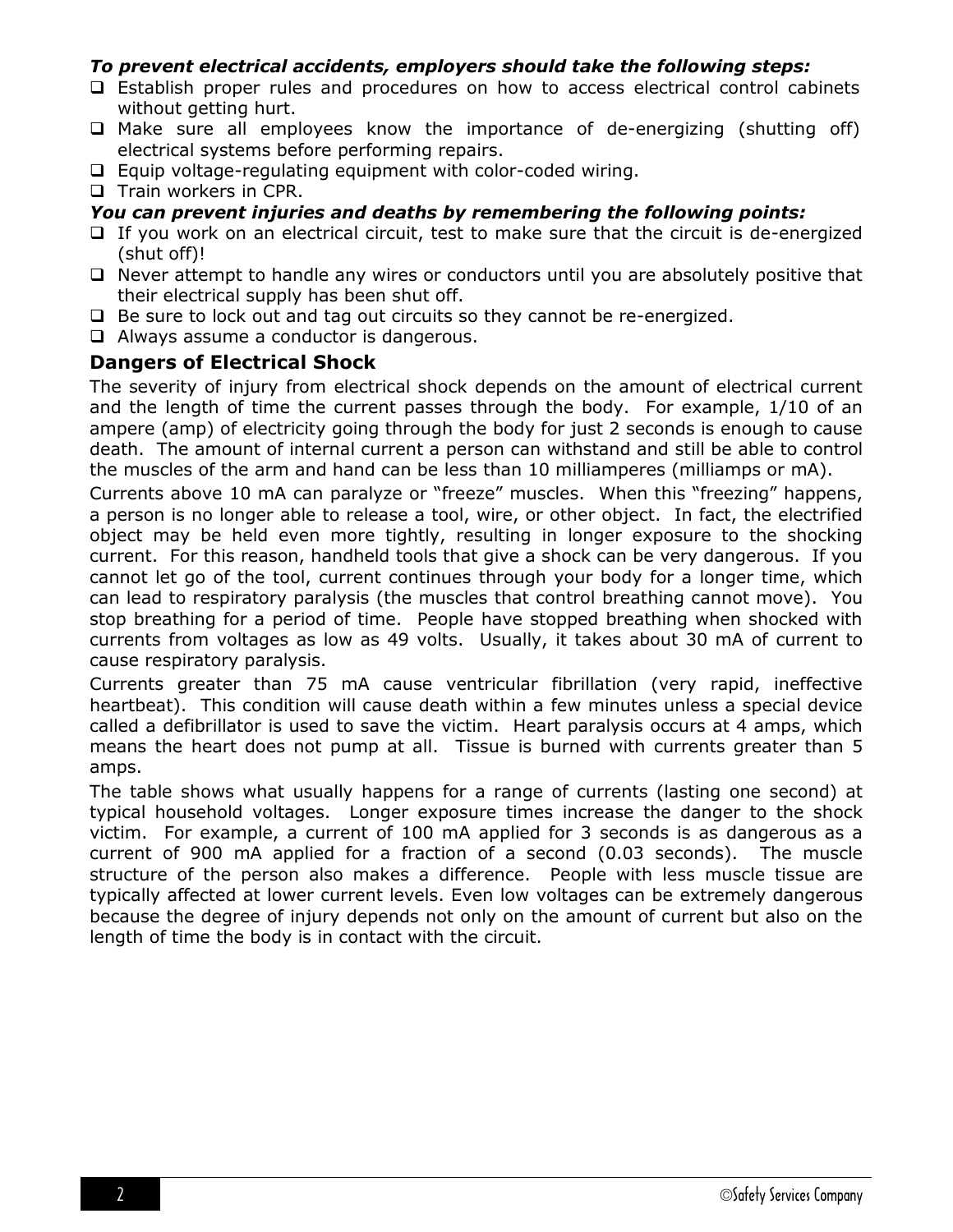#### *LOW VOLTAGE DOES NOT MEAN LOW HAZARD!*

| Effects of Electrical Current* on the Body                                                                                                                            |                                                                                                                                                                                                           |  |  |  |  |  |
|-----------------------------------------------------------------------------------------------------------------------------------------------------------------------|-----------------------------------------------------------------------------------------------------------------------------------------------------------------------------------------------------------|--|--|--|--|--|
| <b>Current</b>                                                                                                                                                        | <b>Reaction</b>                                                                                                                                                                                           |  |  |  |  |  |
| 1 milliamp                                                                                                                                                            | Just a faint tingle.                                                                                                                                                                                      |  |  |  |  |  |
| 5 milliamps                                                                                                                                                           | Slight shock felt. Disturbing, but not painful. Most people can "let go."<br>However, strong involuntary movements can cause injuries.                                                                    |  |  |  |  |  |
| 6-25 milliamps (women)t<br>9-30 milliamps (men)                                                                                                                       | Painful shock. Muscular control is lost. This is the range where<br>"freezing currents" start. It may not be possible to "let go."                                                                        |  |  |  |  |  |
| 50–150 milliamps                                                                                                                                                      | Extremely painful shock, respiratory arrest (breathing stops), severe<br>muscle contractions. Flexor muscles may cause holding on; extensor<br>muscles may cause intense pushing away. Death is possible. |  |  |  |  |  |
| 1,000-4,300 milliamps<br>$(1 - 4.3 \text{ amps})$                                                                                                                     | Ventricular fibrillation (heart pumping action not rhythmic) occurs.<br>Muscles contract; nerve damage occurs. Death is likely.                                                                           |  |  |  |  |  |
| 10,000 milliamps<br>$(10 \text{ amps})$                                                                                                                               | Cardiac arrest and severe burns occur. Death is probable.                                                                                                                                                 |  |  |  |  |  |
| 15,000 milliamps<br>(15 amps)                                                                                                                                         | Lowest over-current at which a typical fuse or circuit breaker opens a<br>circuit!                                                                                                                        |  |  |  |  |  |
| *Effects are for voltages less than about 600 volts. Higher voltages also cause severe burns.<br>†Differences in muscle and fat content affect the severity of shock. |                                                                                                                                                                                                           |  |  |  |  |  |

Sometimes high voltages lead to additional injuries. High voltages can cause violent muscular contractions. You may lose your balance and fall, which can cause injury or even death if you fall into machinery that can crush you. High voltages can also cause severe burns. At 600 volts, the current through the body may be as great as 4 amps, causing damage to internal organs such as the heart. High voltages also produce burns. In addition, internal blood vessels may clot. Nerves in the area of the contact point may be damaged. Muscle contractions may cause bone fractures from either the contractions themselves or from falls.

A severe shock can cause much more damage to the body than is visible. A person may suffer internal bleeding and destruction of tissues, nerves, and muscles. Sometimes the hidden injuries caused by electrical shock result in a delayed death. Shock is often only the beginning of a chain of events. Even if the electrical current is too small to cause injury, your reaction to the shock may cause you to fall, resulting in bruises, broken bones, or death. The length of time of the shock greatly affects the amount of injury.

If the shock is short in duration, it may only be painful. A longer shock (lasting a few seconds) could be fatal if the level of current is high enough to cause the heart to go into ventricular fibrillation. This is not much current when you realize that a small power drill uses 30 times as much current as what will kill. At relatively high currents, death is certain if the shock is long enough. However, if the shock is short and the heart has not been damaged, a normal heartbeat may resume if contact with the electrical current is eliminated. (This type of recovery is rare.)

The amount of current passing through the body also affects the severity of an electrical shock. Greater voltages produce greater currents. So, there is greater danger from higher voltages. Resistance hinders current. The lower the resistance (or impedance in AC circuits), the greater the current will be. Dry skin may have a resistance of 100,000 ohms or more. Wet skin may have a resistance of only 1,000 ohms. Wet working conditions or broken skin will drastically reduce resistance. The low resistance of wet skin allows current to pass into the body more easily and give a greater shock. When more force is applied to the contact point or when the contact area is larger, the resistance is lower, causing stronger shocks.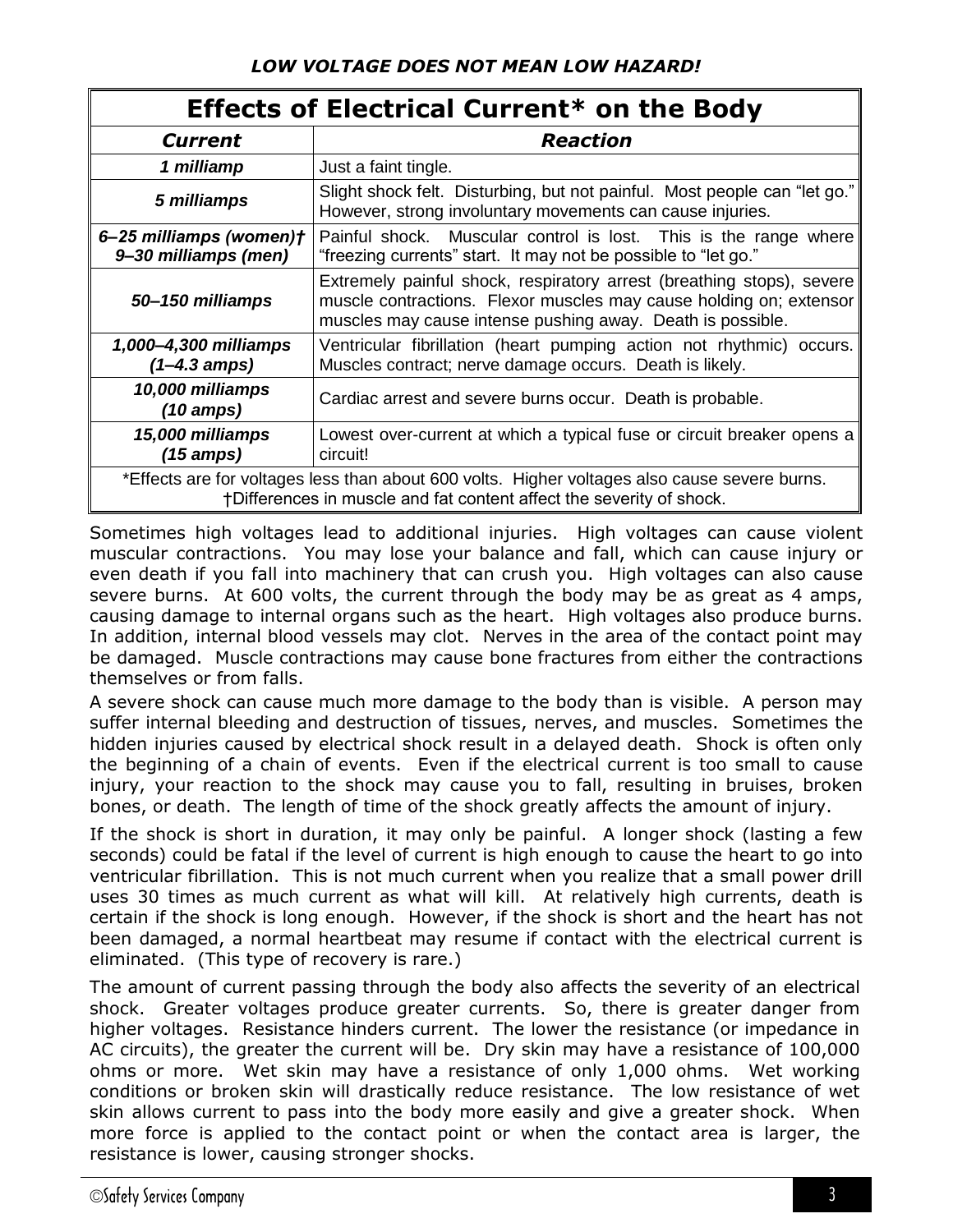The path of the electrical current through the body affects the severity of the shock. Currents through the heart or nervous system are most dangerous. If you contact a live wire with your head, your nervous system will be damaged. Contacting a live electrical part with one hand—while you are grounded at the other side of your body—will cause electrical current to pass across your chest, possibly injuring your heart and lungs.

There have been cases where an arm or leg is severely burned by high-voltage electrical current to the point of coming off, and the victim is not electrocuted. In these cases, the current passes through only a part of the limb before it goes out of the body and into another conductor. Therefore, the current does not go through the chest area and may not cause death, even though the victim is severely disfigured. If the current does go through the chest, the person will almost surely be electrocuted. A large number of serious electrical injuries involve current passing from the hands to the feet. Such a path involves both the heart and lungs. This type of shock is often fatal.

## **Burns Caused by Electricity**

The most common shock-related, nonfatal injury is a burn. Burns caused by electricity may be of three types: electrical burns, arc burns, and thermal contact burns. Electrical burns can result when a person touches electrical wiring or equipment that is used or maintained improperly. Typically, such burns occur on the hands. Electrical burns are one of the most serious injuries you can receive. They need to be given immediate attention. Additionally, clothing may catch fire and a thermal burn may result from the heat of the fire.

Arc-blasts occur when powerful, high-amperage currents arc through the air. Arcing is the luminous electrical discharge that occurs when high voltages exist across a gap between conductors and current travels through the air. This situation is often caused by equipment failure due to abuse or fatigue. Temperatures as high as 35,000°F have been reached in arc-blasts.

## *There are three primary hazards associated with an arc-blast.*

- 1) Arcing gives off thermal radiation (heat) and intense light, which can cause burns. Several factors affect the degree of injury, including skin color, area of skin exposed, and type of clothing worn. Proper clothing, work distances, and overcurrent protection can reduce the risk of such a burn.
- 2) A high-voltage arc can produce a considerable pressure wave blast. A person 2 feet away from a 25,000-amp arc feels a force of about 480 pounds on the front of the body. In addition, such an explosion can cause serious ear damage and memory loss due to concussion. Sometimes the pressure wave throws the victim away from the arc-blast. While this may reduce further exposure to the thermal energy, serious physical injury may result. The pressure wave can propel large objects over great distances. In some cases, the pressure wave has enough force to snap off the heads of steel bolts and knock over walls.
- 3) A high-voltage arc can also cause many of the copper and aluminum components in electrical equipment to melt. These droplets of molten metal can be blasted great distances by the pressure wave. Although these droplets harden rapidly, they can still be hot enough to cause serious burns or cause ordinary clothing to catch fire, even if you are 10 feet or more away.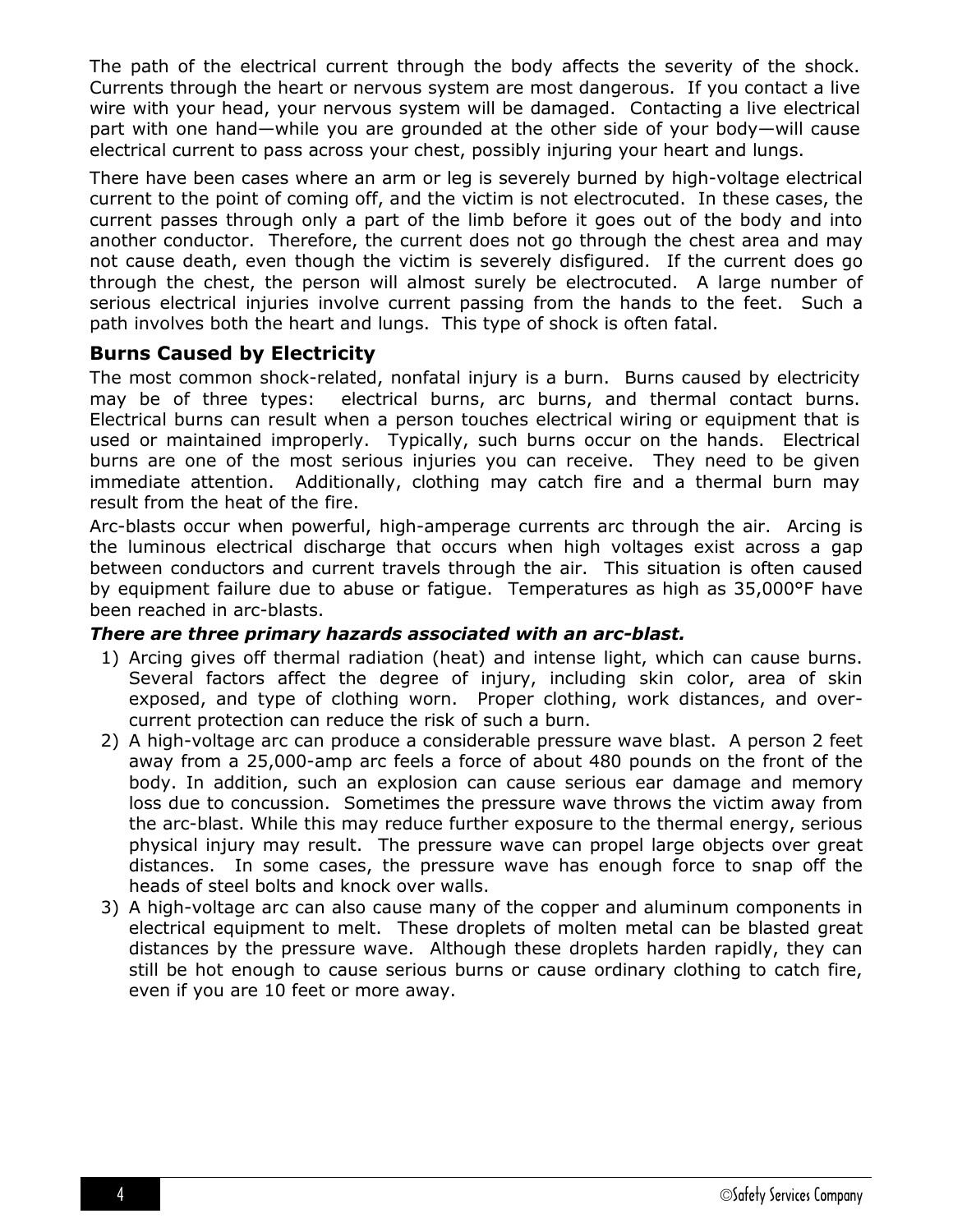# **Electrical Fires**

Electricity is one of the most common causes of fires and thermal burns in homes and workplaces. Defective or misused electrical equipment is a major cause of electrical fires. If there is a small electrical fire, be sure to use only a Class C or multipurpose (ABC) fire extinguisher, or you might make the problem worse.

All fire extinguishers are marked with letter(s) that tell you the kinds of fires they can put out. Some extinguishers contain symbols, too.

Thermal burns may result if an explosion occurs when electricity ignites an explosive mixture of material in the air. This ignition can result from the buildup of combustible vapors, gasses, or dusts. Occupational Safety and Health Administration (OSHA) standards, the NEC, and other safety standards give precise safety requirements for the operation of electrical systems and equipment in such dangerous areas. Ignition can also be caused by overheated conductors or equipment, or by normal arcing at switch contacts or in circuit breakers.

# **What to Do If a Co-Worker Is Shocked or Burned by Electricity.**

Shut off the electrical current if the victim is still in contact with the energized circuit. While you do this, have someone else call for help. If you cannot get to the switchgear quickly, pry the victim from the circuit with something that does not conduct electricity such as dry wood. Do not touch the victim yourself if he or she is still in contact with an electrical circuit! You do not want to be a victim, too!

Do not leave the victim unless there is absolutely no other option. You should stay with the victim while Emergency Medical Services (EMS) is contacted. The caller should come back to you afterwards to verify that the call was made. If the victim is not breathing, does not have a heartbeat, or is badly injured, quick response by a team of emergency medical technicians (EMT's) or paramedics gives the best chance for survival.

Once you know that electrical current is no longer flowing through the victim, call out to the victim to see if he or she is conscious (awake). If the victim is conscious, tell the victim not to move. It is possible for a shock victim to be seriously injured but not realize it. Quickly examine the victim for signs of major bleeding. If there is a lot of bleeding, place a cloth (such as a handkerchief or bandanna) over the wound and apply pressure. If the wound is in an arm or leg and keeps bleeding a lot, gently elevate the injured area while keeping pressure on the wound. Keep the victim warm and talk to him or her until help arrives.

If the victim is unconscious, check for signs of breathing. While you do this, move the victim as little as possible. If the victim is not breathing, someone trained in CPR should begin artificial breathing, then check to see if the victim has a pulse.

Quick action is essential! To be effective, CPR must be performed within 4 minutes of the shock. If you are not trained in CPR or first aid, now is the time to get trained before you find yourself in this situation! Ask your supervisor how you can become certified in CPR.

## *You also need to know the location of:*

- 1) Electricity shut-offs ("kill switches").
- 2) First-aid supplies.

# **Elements of Electrical Safety**

Always use the three-stage approach to safety: recognize, evaluate, and control hazards. To be safe, you must think about your job and plan for hazards. To avoid injury or death, you must understand and recognize hazards. You need to evaluate the situation you are in and assess your risks. You need to control hazards by creating a safe work environment, by using safe work practices, and by reporting hazards to a supervisor. If you do not recognize, evaluate, and control hazards, you may be injured or killed by the electricity itself, electrical fires, or falls.

3) A telephone so you can find them

quickly in an emergency.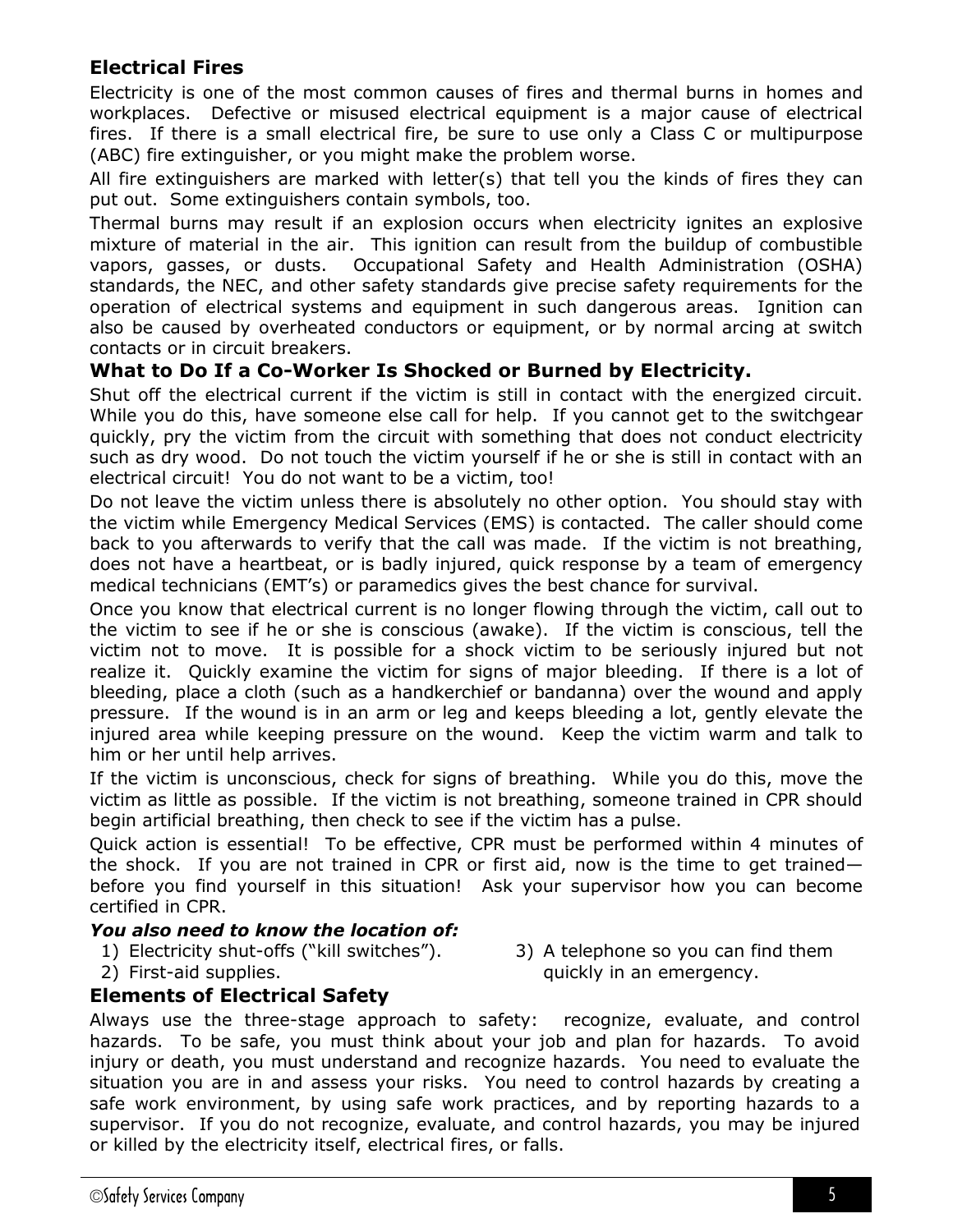## 1) **Recognize Hazards**

The first part of the safety model is recognizing the hazards around you. Only then can you avoid or control the hazards. It is best to discuss and plan hazard recognition tasks with your co-workers. Sometimes we take risks ourselves, but when we are responsible for others, we are more careful. Sometimes others see hazards that we overlook. Of course, it is possible to be talked out of our concerns by someone who is reckless or dangerous. Do not take a chance. Careful planning of safety procedures reduces the risk of injury. Decisions to lock out and tag out circuits and equipment need to be made during this part of the safety model. Plans for action must be made now.

*OSHA regulations, the NEC, and the National Electrical Safety Code (NESC) provide a wide range of safety information. Although these sources may be difficult to read and understand at first, with practice they can become very useful tools to help you recognize unsafe conditions and practices. Knowledge of OSHA standards is an important part of training for electrical apprentices.* 

# 2) **Evaluate Hazards DO NOT ENERGIZE CIRCUIT**

When evaluating hazards, it is best to identify all possible hazards first, then evaluate the risk of injury from each hazard. Do not assume the risk is low until you evaluate the hazard. It is dangerous to overlook hazards. Job sites are especially dangerous because they are always changing. Many people are working at different tasks. Job sites are frequently exposed to bad weather. A reasonable place to work on a bright, sunny day might be very hazardous in the rain. The risks in your work environment need to be evaluated all the time. Then, whatever hazards are present need to be controlled.

#### 3) **Control Hazards**

Once electrical hazards have been recognized and evaluated, they must be controlled.

#### *You control electrical hazards in two main ways:*

- 1) Create a safe work environment.
- 2) Use safe work practices.

Controlling electrical hazards (as well as other hazards) reduces the risk of injury or death.

## **How to Recognize Hazards**

The first step toward protecting yourself is recognizing the many hazards you face on the job. To do this, you must know which situations can place you in danger. Knowing where to look helps you to recognize hazards.

- $\Box$  Inadequate wiring is dangerous.
- $\Box$  Exposed electrical parts are dangerous.
- $\Box$  Overhead power-lines are dangerous.
- $\Box$  Wires with bad insulation can give you a shock.
- $\Box$  Electrical systems and tools that are not grounded or double-insulated are dangerous.
- $\Box$  Overloaded circuits are dangerous.
- $\Box$  Damaged power tools and equipment are electrical hazards.

#### **Inadequate Wiring Hazards**

- $\Box$  Using the wrong PPE is dangerous.
- $\Box$  Using the wrong tool is dangerous.
- $\Box$  Some on-site chemicals are harmful.
- $\Box$  Defective ladders and scaffolding are dangerous.
- $\Box$  Ladders that conduct electricity are dangerous.
- $\Box$  Electrical hazards can be made worse if the worker, location, or equipment is wet.

An electrical hazard exists when the wire is too small a gauge for the current it will carry. Normally, the circuit breaker in a circuit is matched to the wire size.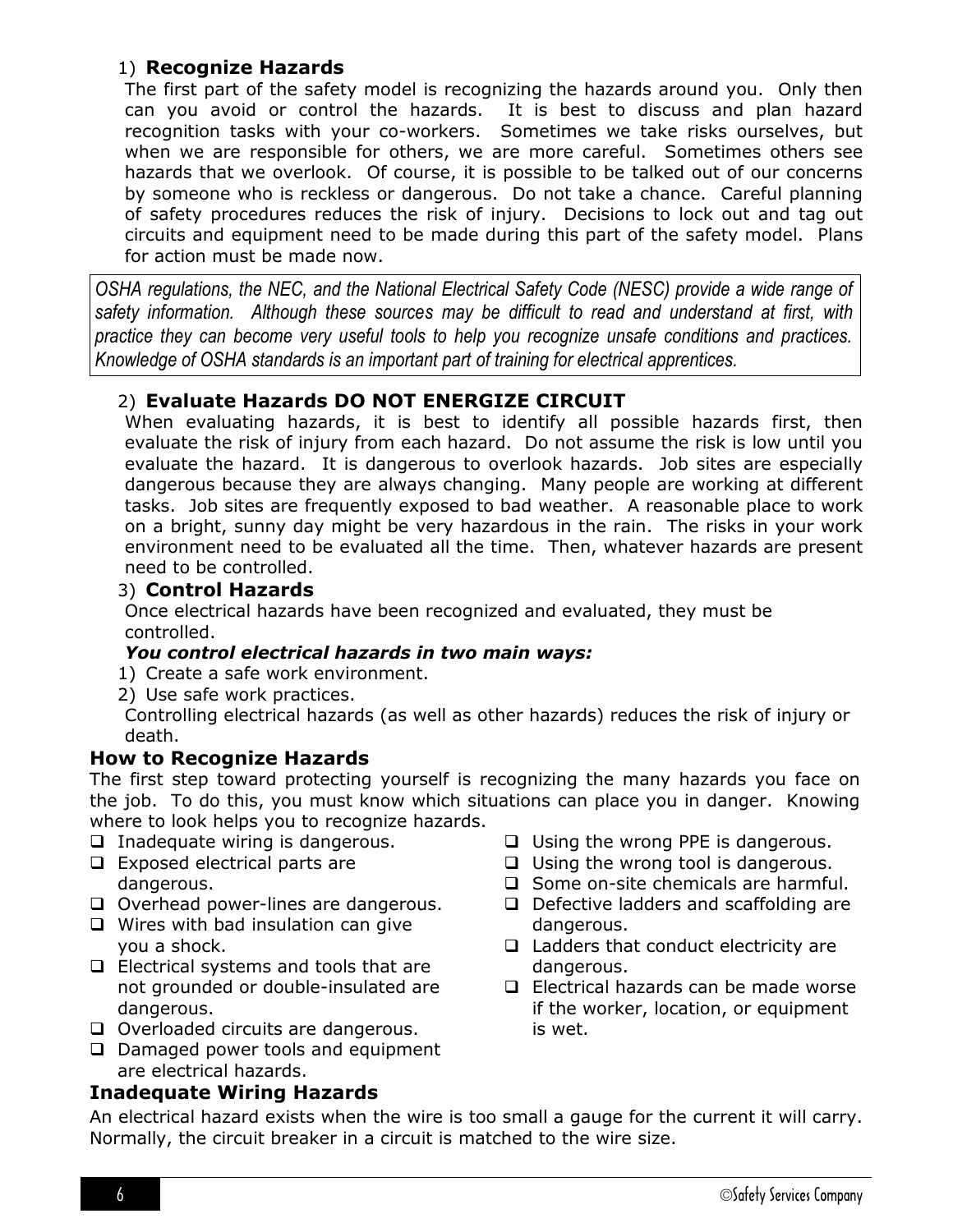However, in older wiring, branch lines to permanent ceiling light fixtures could be wired with a smaller gauge than the supply cable.

For example, let's say a light fixture is replaced with another device that uses more current. The current capacity (ampacity) of the branch wire could be exceeded. When a wire is too small for the current it is supposed to carry, the wire will heat up. The heated wire could cause a fire.

When you use an extension cord, the size of the wire you are placing into the circuit may be too small for the equipment. The circuit breaker could be the right size for the circuit but not right for the smaller-gauge extension cord. A tool plugged into the extension cord may use more current than the cord can handle without tripping the circuit breaker. The wire will overheat and could cause a fire.

The kind of metal used as a conductor can cause an electrical hazard. Special care needs to be taken with aluminum wire. Since it is more brittle than copper, aluminum wire can crack and break more easily. Connections with aluminum wire can become loose and oxidize if not made properly, creating heat or arcing. You need to recognize that inadequate wiring is a hazard.

# **Exposed Electrical Parts Hazards**

Electrical hazards exist when wires or other electrical parts are exposed. Wires and parts can be exposed if a cover is removed from a wiring or breaker box. The overhead wires coming into a home may be exposed. Electrical terminals in motors, appliances, and electronic equipment may be exposed. Older equipment may have exposed electrical parts. If you contact exposed live electrical parts, you will be shocked. You need to recognize that an exposed electrical component is a hazard.

## **Overhead Power-Line Hazards**

Most people do not realize that overhead power-lines are usually not insulated. More than half of all electrocutions are caused by direct worker contact with energized powerlines. Power-line workers must be especially aware of the dangers of overhead lines. In the past, 80% of all lineman deaths were caused by contacting a live wire with a bare hand. Due to such incidents, all linemen now wear special rubber gloves that protect them up to 34,500 volts. Today, most electrocutions involving overhead power-lines are caused by failure to maintain proper work distances.

Shocks and electrocutions occur where physical barriers are not in place to prevent contact with the wires. When dump trucks, cranes, work platforms, or other conductive materials (such as pipes and ladders) contact overhead wires, the equipment operator or other workers can be killed. If you do not maintain required clearance distances from power-lines, you can be shocked and killed. (The minimum distance for voltages up to 50kV is 10 feet. For voltages over 50kV, the minimum distance is 10 feet plus 4 inches for every 10 kV over 50kV.) Never store materials and equipment under or near overhead power-lines. You need to recognize that overhead power-lines are a hazard.

## **Defective Insulation Hazards**

Insulation that is defective or inadequate is an electrical hazard. Usually, a plastic or rubber covering insulates wires. Insulation prevents conductors from coming in contact with each other. Insulation also prevents conductors from coming in contact with people.

Extension cords may have damaged insulation. Sometimes the insulation inside an electrical tool or appliance is damaged. When insulation is damaged, exposed metal parts may become energized if a live wire inside touches them.

Electric hand tools that are old, damaged, or misused may have damaged insulation inside. If you touch damaged power tools or other equipment, you will receive a shock. You are more likely to receive a shock if the tool is not grounded or double-insulated. (Double-insulated tools have two insulation barriers and no exposed metal parts.) You need to recognize that defective insulation is a hazard.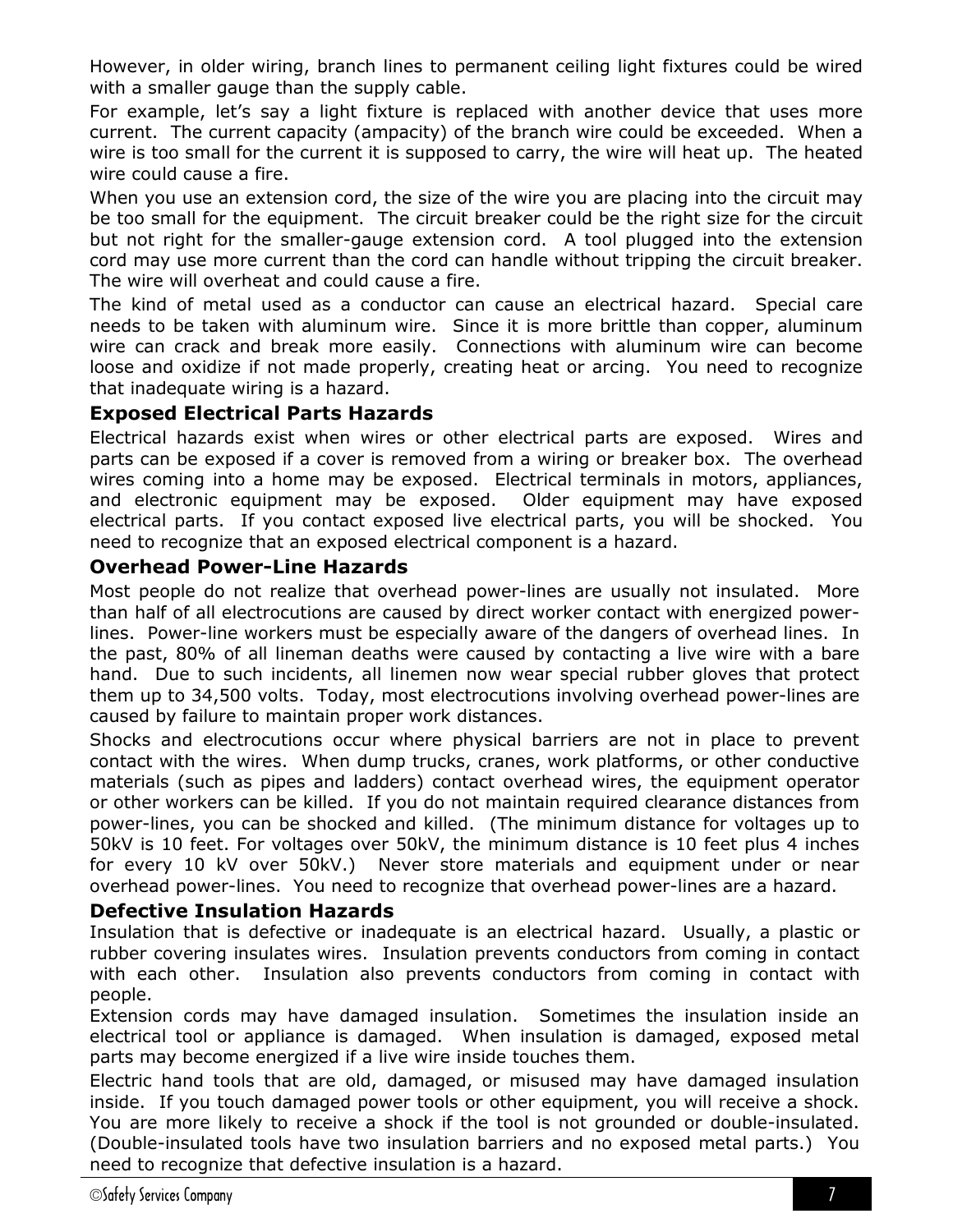# **Improper Grounding Hazards**

When an electrical system is not grounded properly, a hazard exists. The most common OSHA electrical violation is improper grounding of equipment and circuitry. The metal parts of an electrical wiring system that we touch (switch plates, ceiling light fixtures, conduit, etc.) should be grounded and at 0 volts. If the system is not grounded properly, these parts may become energized. Metal parts of motors, appliances, or electronics that are plugged into improperly grounded circuits may be energized. When a circuit is not grounded properly, a hazard exists because unwanted voltage cannot be safely eliminated. If there is no safe path to ground for fault currents, exposed metal parts in damaged appliances can become energized.

Extension cords may not provide a continuous path to ground because of a broken ground wire or plug. If you come in contact with a defective electrical device that is not grounded (or grounded improperly), you will be shocked. You need to recognize that an improperly grounded electrical system is a hazard.

Electrical systems are often grounded to metal water pipes that serve as a continuous path to ground. If plumbing is used as a path to ground for fault current, all pipes must be made of conductive material (a type of metal). Many electrocutions and fires occur because (during renovation or repair) parts of metal plumbing are replaced with plastic pipe, which does not conduct electricity. In these cases, the path to ground is interrupted by nonconductive material.

A ground fault circuit interrupter, or GFCI, is an inexpensive lifesaver. GFCI's detect any difference in current between the two circuit wires (the black wires and white wires). This difference in current could happen when electrical equipment is not working correctly, causing leakage current. If leakage current (a ground fault) is detected in a GFCI-protected circuit, the GFCI switches off the current in the circuit, protecting you from a dangerous shock. GFCI's are set at about 5 mA and are designed to protect workers from electrocution. GFCI's are able to detect the loss of current resulting from leakage through a person who is beginning to be shocked.

If this situation occurs, the GFCI switches off the current in the circuit. GFCI's are different from circuit breakers because they detect leakage currents rather than overloads. Circuits with missing, damaged, or improperly wired GFCI's may allow you to be shocked. You need to recognize that a circuit improperly protected by a GFCI is a hazard.

## **Overload Hazards**

Overloads in an electrical system are hazardous because they can produce heat or arcing. Wires and other components in an electrical system or circuit have a maximum amount of current they can carry safely. If too many devices are plugged into a circuit, the electrical current will heat the wires to a very high temperature. If any one tool uses too much current, the wires will heat up. The temperature of the wires can be high enough to cause a fire. If their insulation melts, arcing may occur. Arcing can cause a fire in the area where the overload exists, even inside a wall.

In order to prevent too much current in a circuit, a circuit breaker or fuse is placed in the circuit. If there is too much current in the circuit, the breaker "trips" and opens like a switch. If an overloaded circuit is equipped with a fuse, an internal part of the fuse melts, opening the circuit. Both breakers and fuses do the same thing: open the circuit to shut off the electrical current.

If the breakers or fuses are too big for the wires they are supposed to protect, an overload in the circuit will not be detected and the current will not be shut off. Overloading leads to overheating of circuit components (including wires) and may cause a fire. You need to recognize that a circuit with improper overcurrent protection devices—or one with no overcurrent protection devices at all—is a hazard.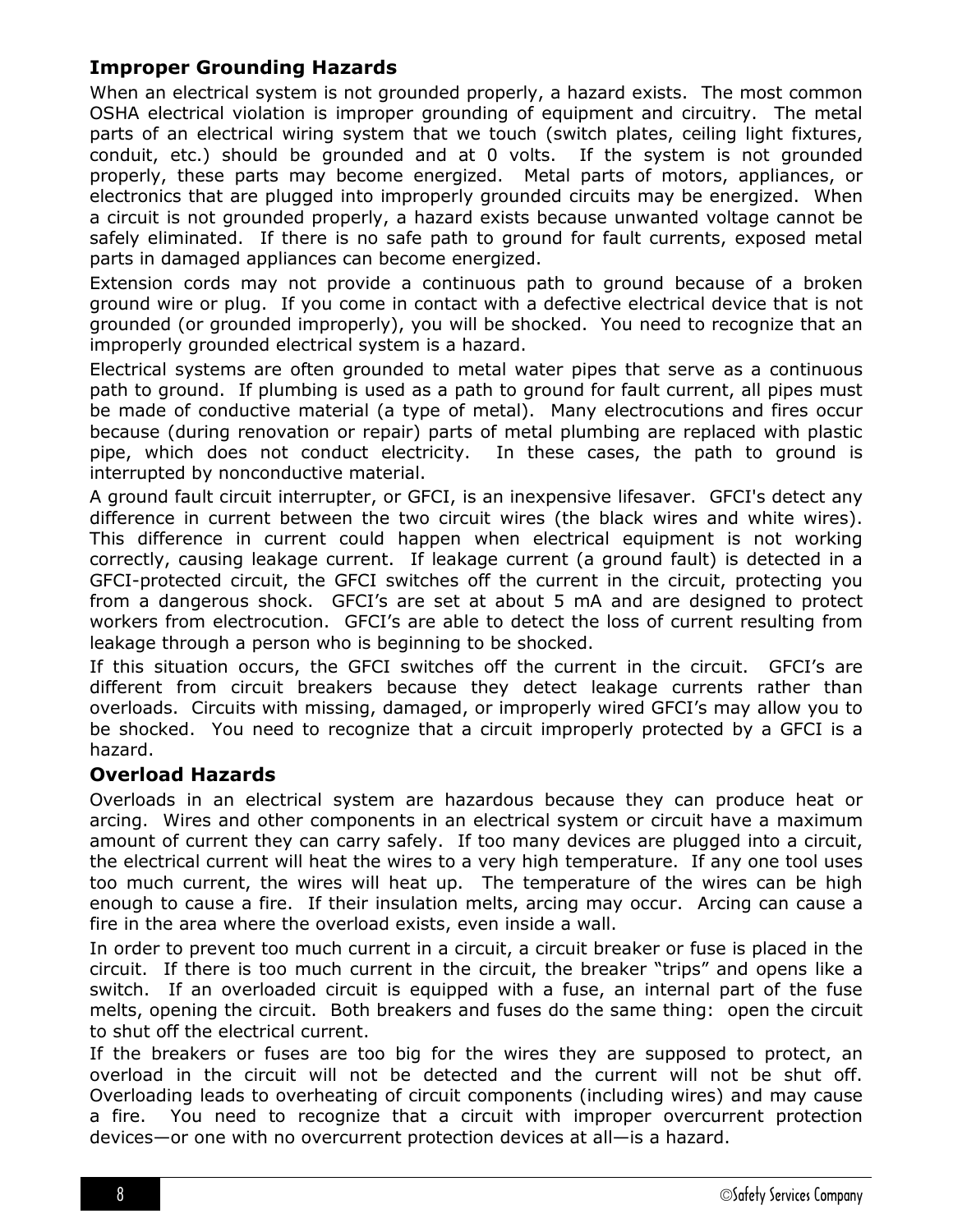Overcurrent protection devices are built into the wiring of some electric motors, tools, and electronic devices. For example, if a tool draws too much current or if it overheats, the current will be shut off from within the device itself. Damaged tools can overheat and cause a fire. You need to recognize that a damaged tool is a hazard.

# **Wet Conditions Hazards**

Working in wet conditions is hazardous because you may become an easy path for electrical current. If you touch a live wire or other electrical component—and you are well-grounded because you are standing in even a small puddle of water—you will receive a shock.

Damaged insulation, equipment, or tools can expose you to live electrical parts. A damaged tool may not be grounded properly, so the housing of the tool may be energized, causing you to receive a shock. Improperly grounded metal switch plates and ceiling lights are especially hazardous in wet conditions. If you touch a live electrical component with an uninsulated hand tool, you are more likely to receive a shock when standing in water.

But remember: you don't have to be standing in water to be electrocuted. Wet clothing, high humidity, and perspiration also increase your chances of being electrocuted. You need to recognize that all wet conditions are hazards.

## **Additional Hazards**

In addition to electrical hazards, other types of hazards are present at job sites. Remember that all of these hazards can be controlled.

- There may be chemical hazards. Solvents and other substances may be poisonous or cause disease.
- Frequent overhead work can cause tendonitis (inflammation) in your shoulders.
- $\Box$  Intensive use of hand tools that involve force or twisting can cause tendonitis of the hands, wrists, or elbows. Use of hand tools can also cause carpal tunnel syndrome, which results when nerves in the wrist are damaged by swelling tendons or contracting muscles.
- $\Box$  Low back pain can result from lifting objects the wrong way or carrying heavy loads of wire or other material. Back pain can also occur as a result of injury from poor working surfaces such as wet or slippery floors. Back pain is common, but it can be disabling and can affect young individuals.
- $\Box$  Chips and particles flying from tools can injure your eyes. Wear eye protection.
- $\Box$  Falling objects can hit you. Wear a hard hat.
- $\Box$  Sharp tools and power equipment can cause cuts and other injuries. If you receive a shock, you may react and be hurt by a tool.
- □ You can be injured or killed by falling from a ladder or scaffolding. If you receive a shock—even a mild one—you may lose your balance and fall. Even without being shocked, you could fall from a ladder or scaffolding.
- You expose yourself to hazards when you do not wear PPE. All of these situations need to be recognized as hazards.

## **Evaluating Hazards**

After you recognize a hazard, your next step is to evaluate your risk from the hazard. Obviously, exposed wires should be recognized as a hazard. If the exposed wires are 15 feet off the ground, your risk is low. However, if you are going to be working on a roof near those same wires, your risk is high. The risk of shock is greater if you will be carrying metal conduit that could touch the exposed wires. You must constantly evaluate your risk.

Combinations of hazards increase your risk. Improper grounding and a damaged tool greatly increase your risk. Wet conditions combined with other hazards also increase your risk. You will need to make decisions about the nature of hazards in order to evaluate your risk and do the right thing to remain safe.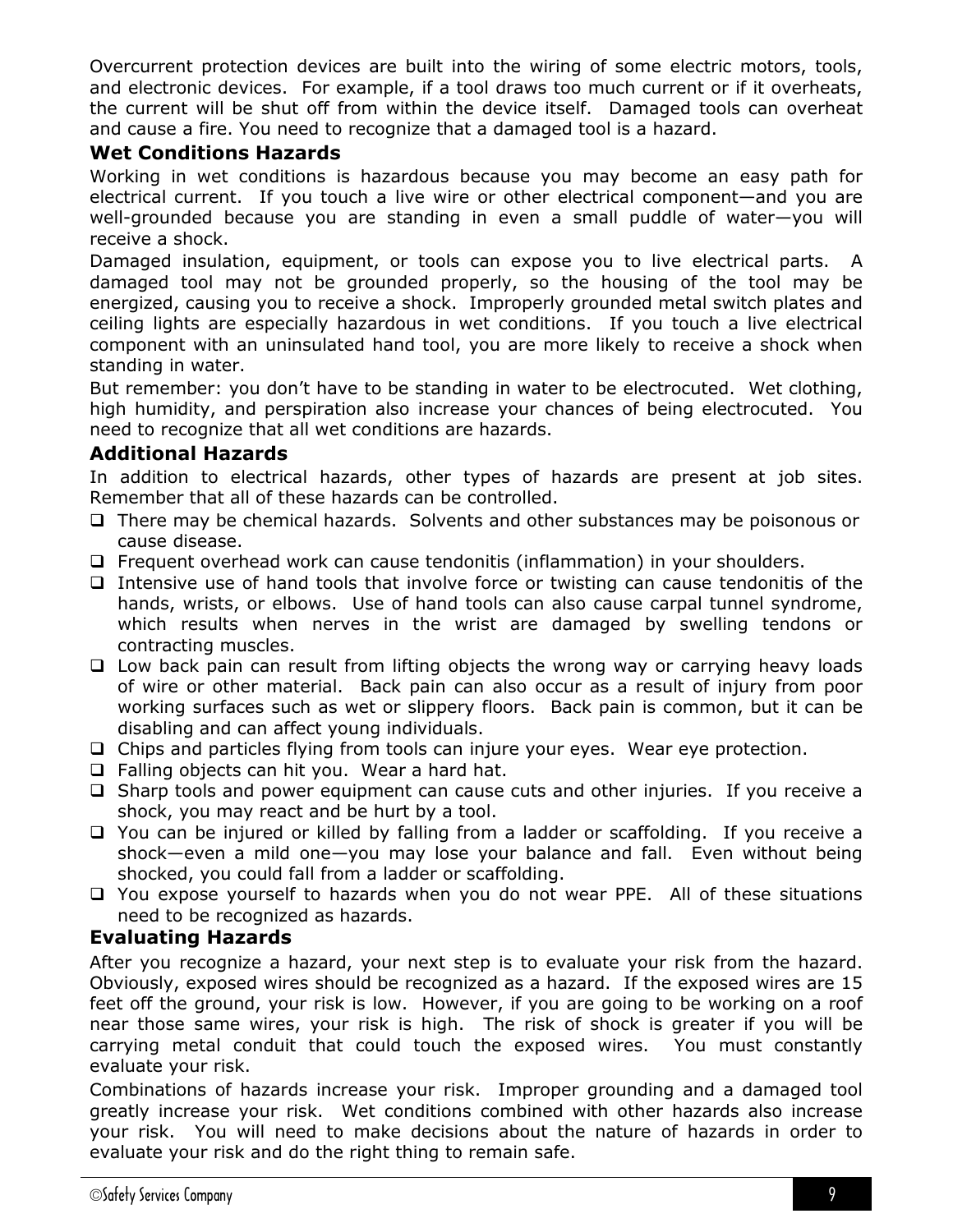There are "clues" that electrical hazards exist. For example, if a GFCI keeps tripping while you are using a power tool, there is a problem. Do not keep resetting the GFCI and continue to work. You must evaluate the "clue" and decide what action should be taken to control the hazard.

#### *There are many other conditions that indicate a hazard:*

- $\Box$  Tripped circuit breakers and blown fuses show that too much current is flowing in a circuit. This condition could be due to several factors, such as malfunctioning equipment or a short between conductors. You need to determine the cause in order to control the hazard.
- $\Box$  An electrical tool, appliance, wire, or connection that feels warm may indicate too much current in the circuit or equipment. You need to evaluate the situation and determine your risk.
- $\Box$  An extension cord that feels warm may indicate too much current for the wire size of the cord. You must decide when action needs to be taken.
- $\Box$  A cable, fuse box, or junction box that feels warm may indicate too much current in the circuits.
- $\Box$  A burning odor may indicate overheated insulation.
- Worn, frayed, or damaged insulation around any wire or other conductor is an electrical hazard because the conductors could be exposed. Contact with an exposed wire could cause a shock. Damaged insulation could cause a short, leading to arcing or a fire. Inspect all insulation for scrapes and breaks. You need to evaluate the seriousness of any damage you find and decide how to deal with the hazard.
- $\Box$  A GFCI that trips indicates there is current leakage from the circuit. First, you must decide the probable cause of the leakage by recognizing any contributing hazards. Then, you must decide what action needs to be taken.

*Any of these conditions, or "clues," tells you something important: there is a risk of fire and electrical shock. The equipment or tools involved must be avoided. You will frequently be caught in situations where you need to decide if these clues are present. A supervisor needs to be called if there are signs of overload and you are not sure of the degree of risk. Ask for help whenever you are not sure what to do. By asking for help, you will protect yourself and others.*

## **Controlling Hazards: Maintaining a Safe Work Environment**

In order to control hazards, you must first create a safe work environment, then work in a safe manner. Generally, it is best to remove the hazards altogether and create an environment that is truly safe. When OSHA regulations and the NEC are followed, safe work environments are created.

But, you never know when materials or equipment might fail. Prepare yourself for the unexpected by using safe work practices. Use as many safeguards as possible. If one fails, another may protect you from injury or death.

#### **Create a Safe Work Environment**

A safe work environment is created by controlling contact with electrical voltages and the currents they can cause. Electrical currents need to be controlled so they do not pass through the body. In addition to preventing shocks, a safe work environment reduces the chance of fires, burns, and falls.

You need to guard against contact with electrical voltages and control electrical currents in order to create a safe work environment.

#### *Make your environment safer by doing the following:*

- $\Box$  Treat all conductors—even "de-energized" ones—as if they are energized until they are locked out and tagged.
- $\Box$  Lock out and tag out circuits and machines.
- $\Box$  Prevent overloaded wiring by using the right size and type of wire.
- $\Box$  Prevent exposure to live electrical parts by isolating them.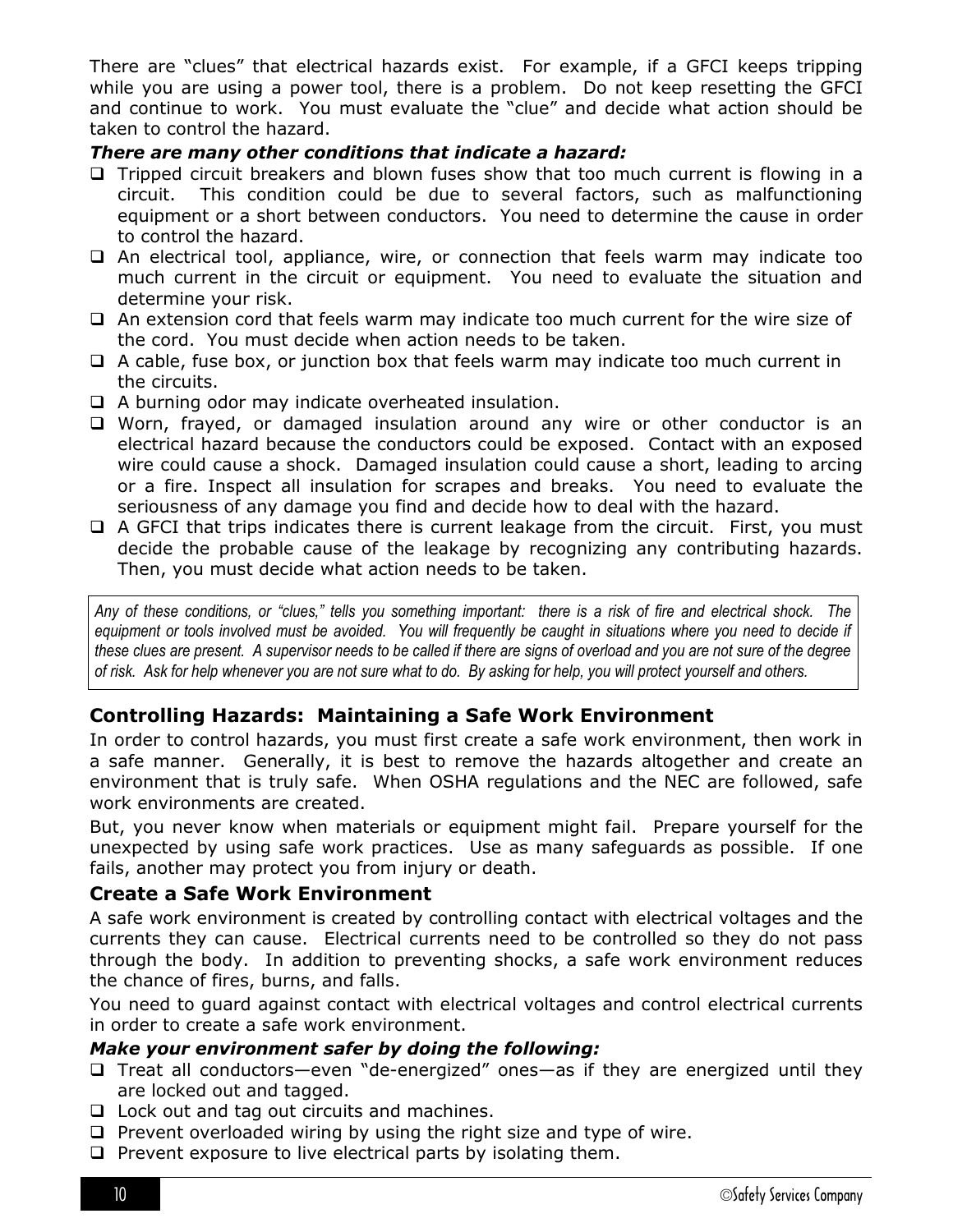- $\Box$  Prevent exposure to live wires and parts by using insulation.
- $\Box$  Prevent shocking currents from electrical systems and tools by grounding them.
- $\Box$  Prevent shocking currents by using GFCI's.
- $\Box$  Prevent too much current in circuits by using overcurrent protection devices.

# **Lock-Out and Tag-Out Circuits and Equipment**

Create a safe work environment by locking out and tagging out circuits and machines. Before working on a circuit, you must turn off the power supply. Once the circuit has been shut off and de-energized, lock out the switchgear to the circuit so the power cannot be turned back on inadvertently. Then, tag out the circuit with an easy-to-see sign or label that lets everyone know that you are working on the circuit.

If you are working on or near machinery, you must lock out and tag out the machinery to prevent startup. Before you begin work, you must test the circuit to make sure it is de-energized.

# **Lock-Out/Tag-Out Checklist**

Lock-out/tag-out is an essential safety procedure that protects workers from injury while working on or near electrical circuits and equipment. Lock-out involves applying a physical lock to the power source(s) of circuits and equipment after they have been shut off and de-energized. The source is then tagged out with an easy-to-read tag that alerts other workers in the area that a lock has been applied.

In addition to protecting workers from electrical hazards, lock-out/tag-out prevents contact with operating equipment parts: blades, gears, shafts, presses, etc.

Also, lock-out/tag-out prevents the unexpected release of hazardous gasses, fluids, or solid matter in areas where workers are present.

#### **When performing lock-out/tag-out on circuits and equipment, you can use the checklist below.**

- $\Box$  Identify all sources of electrical energy for the equipment or circuits in question.
- $\Box$  Disable backup energy sources such as generators and batteries.
- $\Box$  Identify all shut-offs for each energy source.
- $\Box$  Notify all personnel that equipment and circuitry must be shut off, locked out, and tagged out. (Simply turning a switch off is **NOT** enough.)
- Shut off energy sources and lock switchgear in the **OFF** position. Each worker should apply his or her individual lock. Do not give your key to anyone.
- $\Box$  Test equipment and circuitry to make sure they are de-energized. This must be done by a qualified person.**\***
- $\Box$  Deplete stored energy by bleeding, blocking, grounding, etc.
- $\Box$  Apply a tag to alert other workers that an energy source or piece of equipment has been locked out.
- Make sure everyone is safe and accounted for before equipment and circuits are unlocked and turned back on. Note that only a qualified person may determine when it is safe to re-energize circuits.

**\***OSHA defines a "qualified person" as someone who has received mandated training on the hazards and on the construction and operation of equipment involved in a task.

## **Control Inadequate Wiring Hazards**

Electrical hazards result from using the wrong size or type of wire. You must control such hazards to create a safe work environment. You must choose the right size wire for the amount of current expected in a circuit. The wire must be able to handle the current safely. The wire's insulation must be appropriate for the voltage and tough enough for the environment. Connections need to be reliable and protected.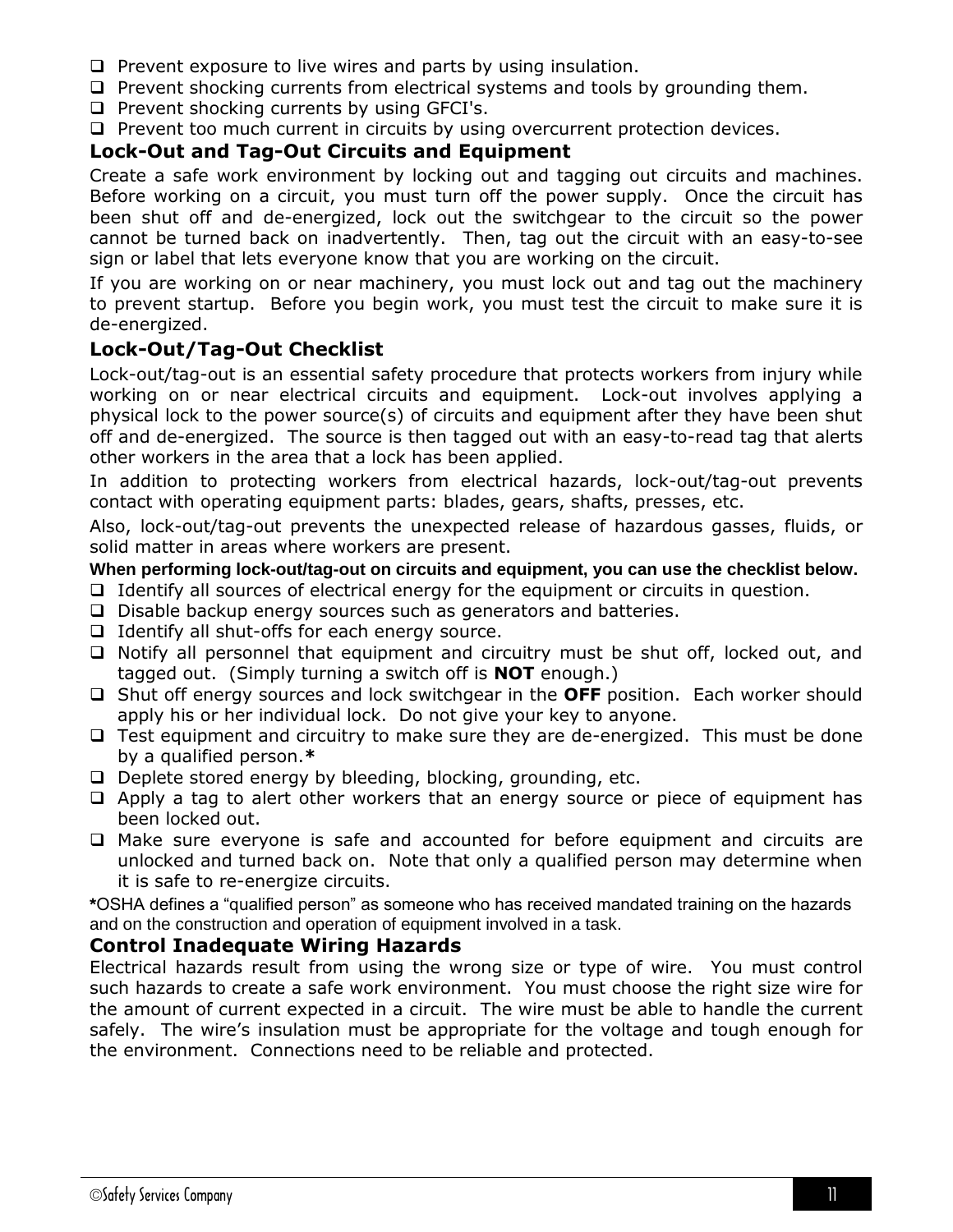| <b>MAXIMUM CURRENT DIFFERENT WIRE SIZES CAN SAFELY CONDUCT</b> |                      |                          |         |         |         |         |           |  |  |
|----------------------------------------------------------------|----------------------|--------------------------|---------|---------|---------|---------|-----------|--|--|
| 14 AWG                                                         | 12 AWG<br>(stranded) | <b>12 AWG</b><br>(solid) | 10 AWG  | 8 AWG   | 6 AWG   | 2 AWG   | $1/0$ AWG |  |  |
| 20 amps                                                        | 25 amps              | 25 amps                  | 30 amps | 40 amps | 55 amps | 95 amps | 125 amps  |  |  |

# *Control Hazards of Fixed Wiring*

The wiring methods and size of conductors used in a system depend on several factors:

- $\Box$  Intended use of the circuit system
- **D** Building materials
- $\Box$  Size and distribution of electrical load
- □ Location of equipment
	- (such as underground burial)
- **Environmental conditions** (such as dampness)
- $\Box$  Presence of corrosives
- $\Box$  Temperature extremes

Fixed, permanent wiring is better than extension cords, which can be misused and damaged more easily. NEC requirements for fixed wiring should always be followed. A variety of materials can be used in wiring applications, including nonmetallic sheathed cable (Romex®), armored cable, and metal and plastic conduit. The choice of wiring material depends on the wiring environment and the need to support and protect wires.

Aluminum wire and connections should be handled with special care. Connections made with aluminum wire can loosen due to heat expansion and oxidize if they are not made properly. Loose or oxidized connections can create heat or arcing. Special clamps and terminals are necessary to make proper connections using aluminum wire. Antioxidant paste can be applied to connections to prevent oxidation.

## **Control Hazards of Flexible Wiring with Proper Use**

Electrical cords supplement fixed wiring by providing the flexibility required for maintenance, portability, isolation from vibration, and emergency and temporary power needs. Flexible wiring can be used for extension cords or power supply cords. Power supply cords can be removable or permanently attached to the appliance.

**DO NOT** use flexible wiring in situations where frequent inspection would be difficult, where damage would be likely, or where long-term electrical supply is needed. Flexible cords cannot be used as a substitute for the fixed wiring of a structure.

## *Flexible cords must not be . . .*

- $\Box$  Run through holes in walls, ceilings, or floors.
- $\Box$  Run through doorways, windows, or similar openings (unless physically protected).
- Attached to building surfaces (except with a tension take-up device within 6 feet of the supply end).
- **Hidden in walls, ceilings, or floors.**
- $\Box$  Hidden in conduit or other raceways.

# **Use the Right Extension Cord**

The size of wire in an extension cord must be compatible with the amount of current the cord will be expected to carry. The amount of current depends on the equipment plugged into the extension cord. Current ratings (how much current a device needs to operate) are often printed on the nameplate. If a power rating is given, it is necessary to divide the power rating in watts by the voltage to find the current rating. For example, a 1,000-watt heater plugged into a 120-volt circuit will need almost 10 amps of current. Let's look at another example: A 1-horsepower electric motor uses electrical energy at the rate of almost 750 watts, so it will need a minimum of about 7 amps of current on a 120-volt circuit. But, electric motors need additional current as they startup or if they stall, requiring up to 200% of the nameplate current rating. Therefore, the motor would need 14 amps.

Add to find the total current needed to operate all the appliances supplied by the cord. Choose a wire size that can handle the total current.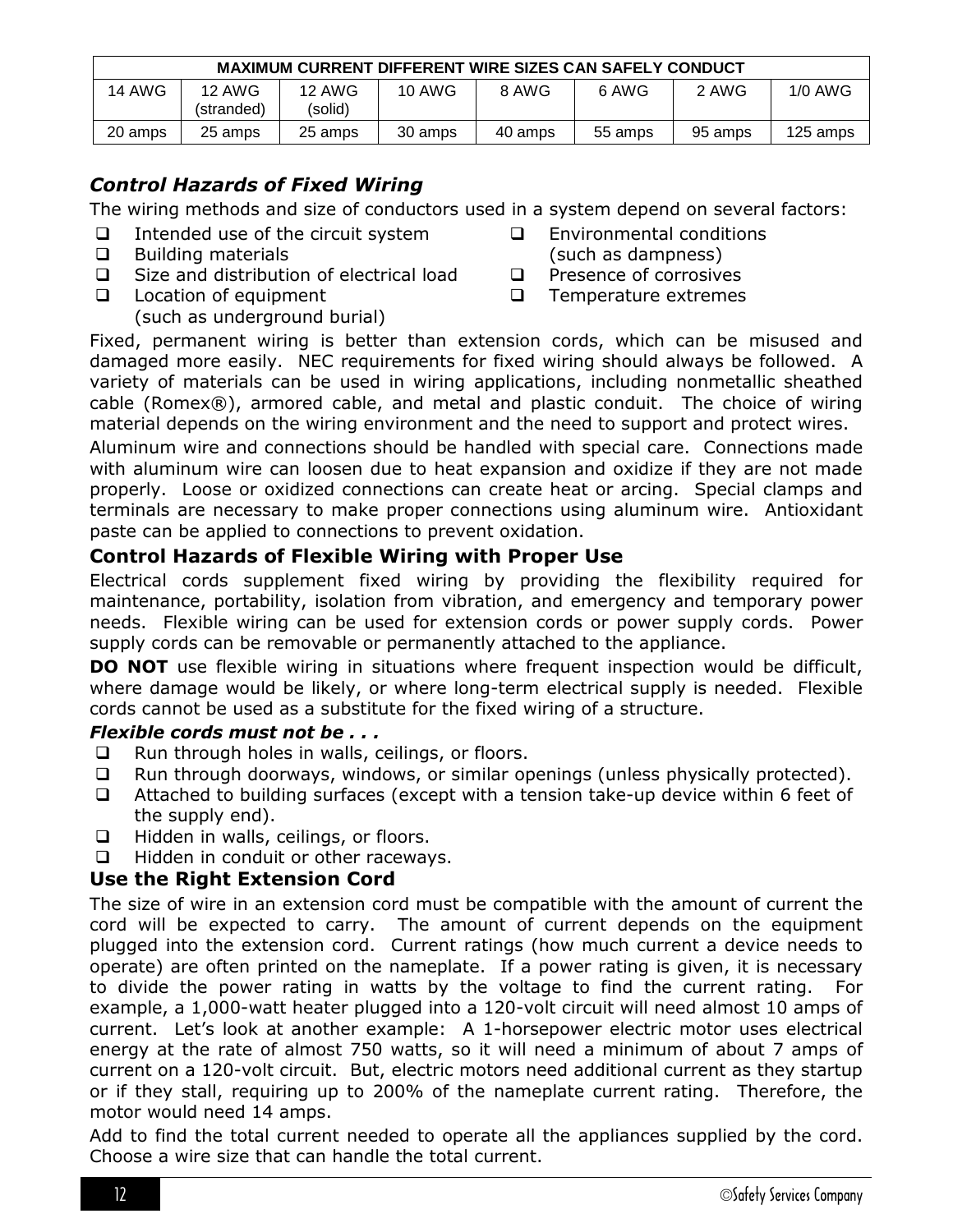| <b>American Wire Gauge (AWG)</b>                             |                      |  |  |  |  |
|--------------------------------------------------------------|----------------------|--|--|--|--|
| <b>Wire Size</b>                                             | <b>Handles Up To</b> |  |  |  |  |
| #10 AWG                                                      | 30 amps              |  |  |  |  |
| #12 AWG                                                      | 25 amps              |  |  |  |  |
| #14 AWG                                                      | 18 amps              |  |  |  |  |
| #16 AWG                                                      | 13 amps              |  |  |  |  |
| Ramamhar: Tha Iargar tha gauga numhar, tha smallar tha wiral |                      |  |  |  |  |

**Remember: The larger the gauge number, the smaller the wire!**

The length of the extension cord also needs to be considered when selecting the wire size. Voltage drops over the length of a cord. If a cord is too long, the voltage drop can be enough to damage equipment. Many electric motors only operate safely in a narrow range of voltages and will not work properly at voltages different than the voltage listed on the nameplate. Even though light bulbs operate (somewhat dimmer) at lowered voltages, do not assume electric motors will work correctly at less-than-required voltages. Also, when electric motors start or operate under load, they require more current. The larger the size of the wire, the longer a cord can be without causing a voltage drop that could damage tools and equipment.

The grounding path for extension cords must be kept intact to keep you safe.

A typical extension cord grounding system has four components:

- 1) A third wire in the cord, called a ground wire.
- 2) A three-prong plug with a grounding prong on one end of the cord.
- 3) A three-wire, grounding-type receptacle at the other end of the cord.
- 4) A properly grounded outlet.

# **Control Hazards of Exposed Live Electrical Parts:**

# **Isolate Energized Components**

Electrical hazards exist when wires or other electrical parts are exposed. These hazards need to be controlled to create a safe work environment. Isolation of energized electrical parts makes them inaccessible unless tools and special effort are used. Isolation can be accomplished by placing the energized parts at least 8 feet high and out of reach, or by guarding. Guarding is a type of isolation that uses various structures like cabinets, boxes, screens, barriers, covers, and partitions—to close-off live electrical parts.

## *Take the following precautions to prevent injuries from contact with live parts:*

- $\Box$  Immediately report exposed live parts to a supervisor.
- $\Box$  Unless qualified, you should never attempt to correct the condition yourself without supervision.
- $\Box$  Provide guards or barriers if live parts cannot be enclosed completely.
- $\Box$  Use covers, screens, or partitions for guarding that require tools to remove them.
- $\Box$  Replace covers that have been removed from panels, motors, or fuse boxes.
- **E** Even when live parts are elevated to the required height (8 feet), care should be taken when using objects (like metal rods or pipes) that can contact these parts.
- $\Box$  Close unused conduit openings in boxes so that foreign objects (pencils, metal chips, conductive debris, etc.) cannot get inside and damage the circuit.

# **Control Hazards of Exposure to Live Electrical Wires:**

# **Use Proper Insulation**

Insulation is made of material that does not conduct electricity (usually plastic, rubber, or fiber). Insulation covers wires and prevents conductors from coming in contact with each other or any other conductor. If conductors are allowed to make contact, a short circuit is created.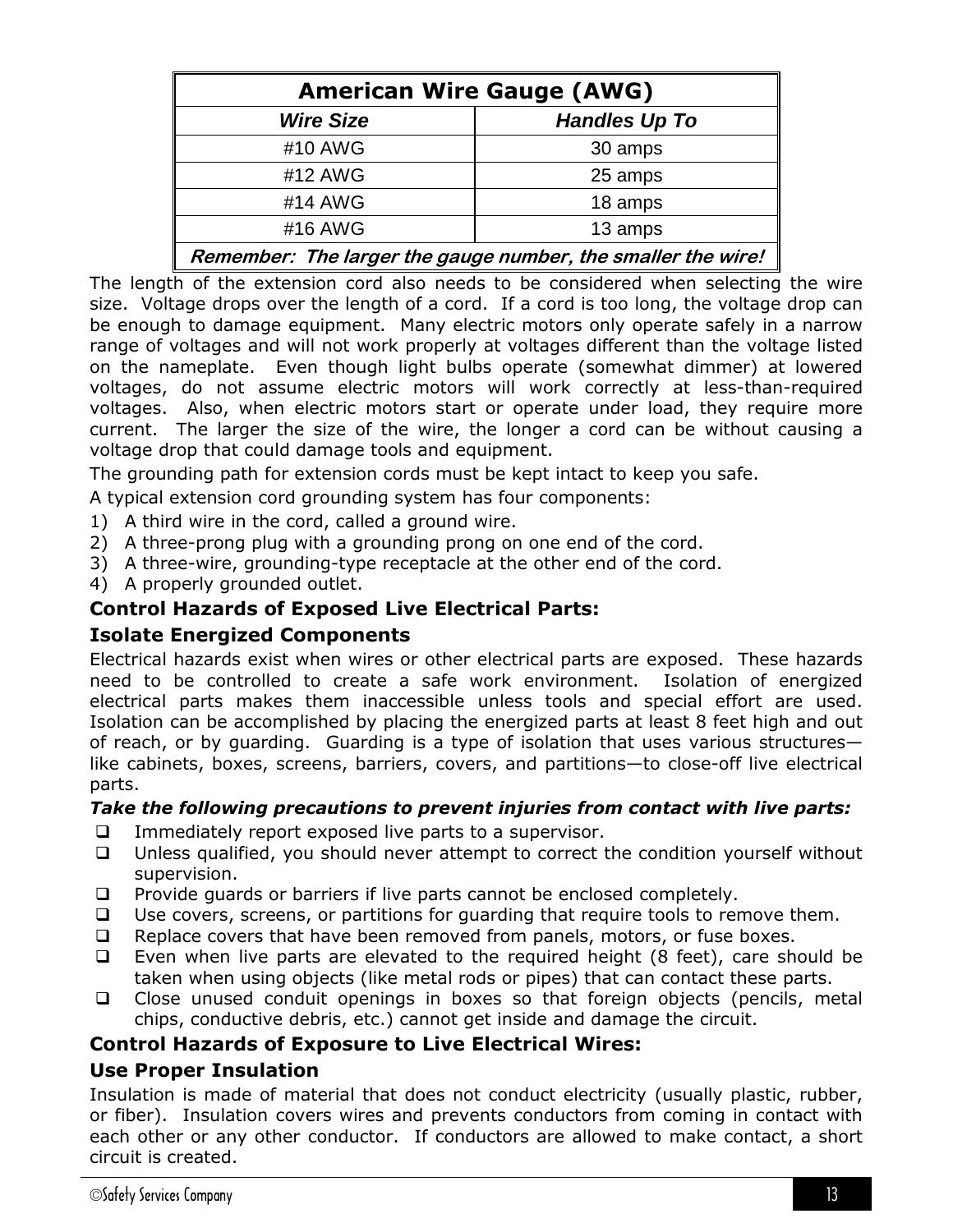In a short circuit, current passes through the shorting material without passing through a load in the circuit, and the wire becomes overheated. Insulation keeps wires and other conductors from touching, which prevents electrical short circuits. Insulation prevents live wires from touching people and animals, thus protecting them from electrical shock.

Insulation helps protect wires from physical damage and conditions in the environment. Insulation is used on almost all wires, except some ground wires and some high-voltage transmission lines. Insulation is used internally in tools, switches, plugs, and other electrical and electronic devices.

Special insulation is used on wires and cables that are used in harsh environments. Wires and cables that are buried in soil must have an outer covering of insulation that is flame-retardant and resistant to moisture, fungus, and corrosion.

In all situations, you must be careful not to damage insulation while installing it. Do not allow staples or other supports to damage the insulation. Bends in a cable must have an inside radius of at least 5 times the diameter of the cable so that insulation at a bend is not damaged. Extension cords come with insulation in a variety of types and colors. The insulation of extension cords is especially important.

Since extension cords often receive rough handling, the insulation can be damaged. Extension cords might be used in wet places, so adequate insulation is necessary to prevent shocks. Because extension cords are often used near combustible materials (such as wood shavings and sawdust) a short in an extension cord could easily cause arcing and a fire.

Insulation on individual wires is often color-coded. In general, insulated wires used as equipment grounding conductors are either continuous green or green with yellow stripes. The grounded conductors that complete a circuit are generally covered with continuous white or gray insulation. The ungrounded conductors, or "hot" wires, may be any color other than green, white, or gray. They are usually black or red.

#### *Conductors and cables must be marked by the manufacturer to show the following:*

 $\Box$  Maximum voltage capacity

□ Insulation-type letter

**D** AWG size

□ Manufacturer's name or trademark

# **Control Hazards of Shocking Currents: Ground Circuits and Equipment**

When an electrical system is not grounded properly, a hazard exists. This is because the parts of an electrical wiring system that a person normally touches may be energized, or live, relative to ground. Parts like switch plates, wiring boxes, conduit, cabinets, and lights need to be at 0 volts relative to ground. If the system is grounded improperly, these parts may be energized. The metal housings of equipment plugged into an outlet need to be grounded through the plug.

Grounding is connecting an electrical system to the earth with a wire. Excess or stray current travels through this wire to a grounding device (commonly called a "ground") deep in the earth. Grounding prevents unwanted voltage on electrical components. Metal plumbing is often used as a ground. When plumbing is used as a grounding conductor, it must also be connected to a grounding device such as a conductive rod. (Rods used for grounding must be driven at least 8 feet into the earth.)

Sometimes an electrical system will receive a higher voltage than it is designed to handle. These high voltages may come from a lightning strike, line surge, or contact with a higher voltage line. Sometimes a defect occurs in a device that allows exposed metal parts to become energized. Grounding will help protect the person working on a system, the system itself, and others using tools or operating equipment connected to the system. The extra current produced by the excess voltage travels relatively safely to the earth.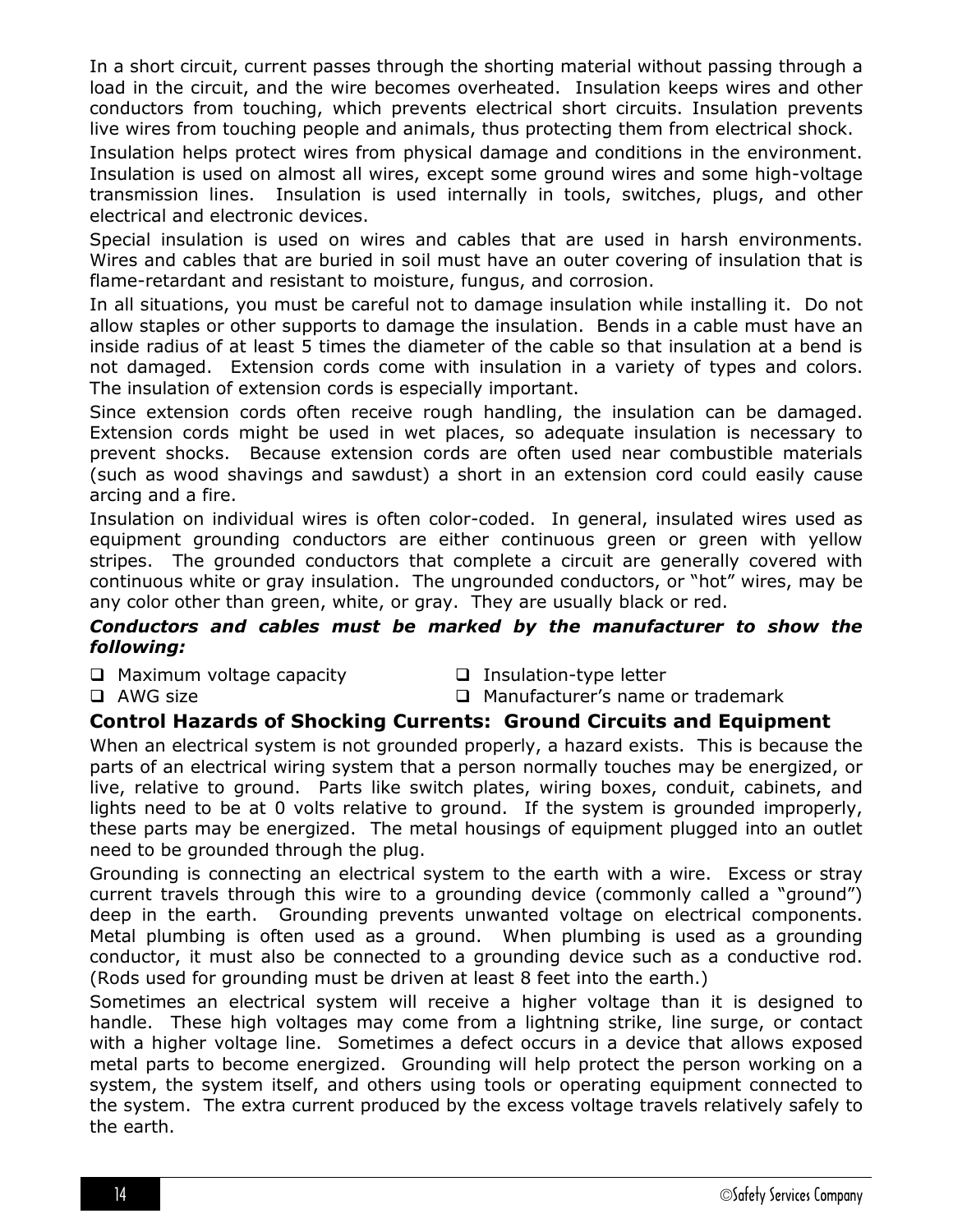Grounding creates a path for currents produced by unintended voltages on exposed parts. These currents follow the grounding path, rather than passing through the body of someone who touches the energized equipment. However, if a grounding rod takes a direct hit from a lightning strike and is buried in sandy soil, the rod should be examined to make sure it will still function properly. The heat from a lightning strike can cause the sand to turn into glass, which is an insulator. A grounding rod must be in contact with damp soil to be effective.

Leakage current occurs when an electrical current escapes from its intended path. Leakages are sometimes low-current faults that can occur in all electrical equipment because of dirt, wear, damage, or moisture. A good grounding system should be able to carry off this leakage current. A ground fault occurs when current passes through the housing of an electrical device to ground. Proper grounding protects against ground faults. Ground faults are usually caused by misuse of a tool or damage to its insulation. This damage allows a bare conductor to touch metal parts or the tool housing.

When you ground a tool or electrical system, you create a low-resistance path to the earth (known as a ground connection). When done properly, this path has sufficient current-carrying capacity to eliminate voltages that may cause a dangerous shock. Grounding does not guarantee that you will not be shocked, injured, or killed from defective equipment. However, it greatly reduces the possibility.

## *Equipment needs to be grounded under any of these circumstances:*

- $\Box$  The equipment is within 8 feet vertically and 5 feet horizontally of the floor or walking surface.
- $\Box$  The equipment is within 8 feet vertically and 5 feet horizontally of grounded metal objects you could touch.
- $\Box$  The equipment is located in a wet or damp area and is not isolated.
- $\Box$  The equipment is connected to a power supply by cord and plug and is not double-insulated.

# **Use GFCI's**

The use of GFCI's has lowered the number of electrocutions dramatically. A GFCI is a fast-acting switch that detects any difference in current between two circuit conductors. If either conductor comes in contact—either directly or through part of your body—with a ground (a situation known as a ground fault), the GFCI opens the circuit in a fraction of a second. If a current as small as 4 to 6 mA does not pass through both wires properly, but instead leaks to the ground, the GFCI is tripped. The current is shut off.

There is a more sensitive kind of GFCI called an isolation GFCI. If a circuit has an isolation GFCI, the ground fault current passes through an electronic sensing circuit in the GFCI. The electronic sensing circuit has enough resistance to limit current to as little as 2 mA, which is too low to cause a dangerous shock.

GFCI's are usually in the form of a duplex receptacle. They are also available in portable and plug-in designs and as circuit breakers that protect an entire branch circuit. GFCI's can operate on both two- and three-wire ground systems. For a GFCI to work properly, the neutral conductor (white wire) must:

- 1) Be continuous
- 2) Have low resistance
- 3) Have sufficient current-carrying capacity.

GFCI's help protect you from electrical shock by continuously monitoring the circuit. However, a GFCI does not protect a person from line-to-line hazards such as touching two "hot" wires (240 volts) at the same time or touching a "hot" and neutral wire at the same time. Also be aware that instantaneous currents can be high when a GFCI is tripped. A shock may still be felt. Your reaction to the shock could cause injury, perhaps from falling.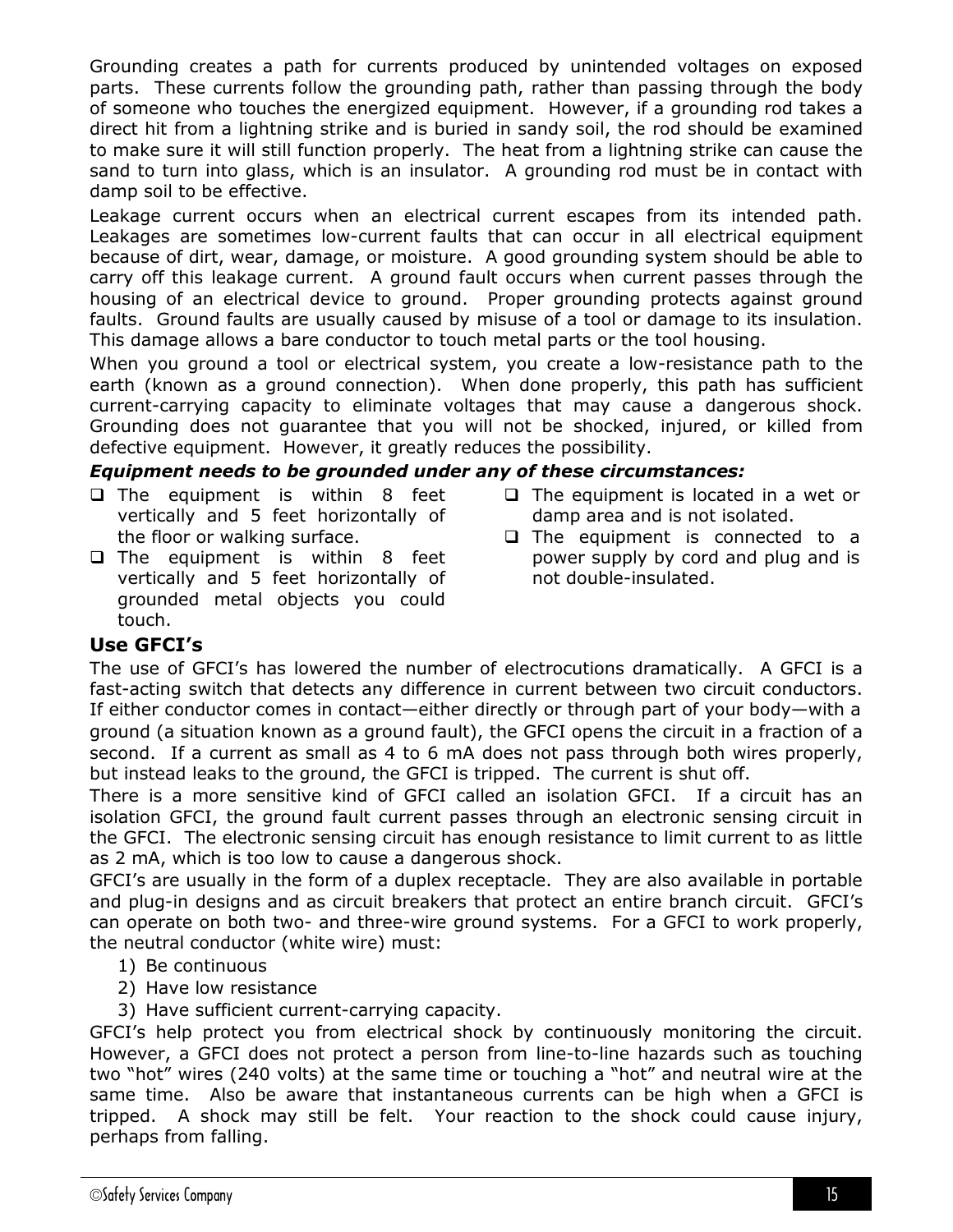Test GFCI's regularly by pressing the "test" button. If the circuit does not turn off, the GFCI is faulty and must be replaced.

#### *The NEC requires that GFCI's be used in these high-risk situations:*

 $\Box$  Electricity is used near water.

- $\Box$  The user of electrical equipment is grounded (by touching grounded material).
- $\Box$  Circuits are providing power to portable tools or outdoor receptacles.
- $\Box$  Temporary wiring or extension cords are used.

Specifically, GFCI's must be installed in bathrooms, garages, outdoor areas, crawl spaces, unfinished basements, kitchens, and near wet bars.

#### **Bond Components to Assure Grounding Path**

In order to assure a continuous, reliable electrical path to ground, a bonding jumper wire is used to make sure electrical parts are connected. Some physical connections, like metal conduit coming into a box, might not make a good electrical connection because of paint or possible corrosion. To make a good electrical connection, a bonding jumper needs to be installed.

A metal cold water pipe that is part of a path to ground may need bonding jumpers around plastic anti-vibration devices, plastic water meters, or sections of plastic pipe. A bonding jumper is made of conductive material and is tightly connected to metal pipes with screws or clamps to bypass the plastic and assure a continuous grounding path. Bonding jumpers are necessary because plastic does not conduct electricity and would interrupt the path to ground.

Additionally, interior metal plumbing must be bonded to the ground for electrical service equipment in order to keep all grounds at the same potential (0 volts). Even metal air ducts should be bonded to electrical service equipment.

#### **Control Overload Current Hazards**

When a current exceeds the current rating of equipment or wiring, a hazard exists. The wiring in the circuit, equipment, or tool cannot handle the current without heating up or even melting. Not only will the wiring or tool be damaged, but the high temperature of the conductor can also cause a fire. To prevent this from happening, an overcurrent protection device (circuit breaker or fuse) is used in a circuit. These devices open a circuit automatically if they detect current in excess of the current rating of equipment or wiring. This excess current can be caused by an overload, short circuit, or high-level ground fault.

Overcurrent protection devices are designed to protect equipment and structures from fire. They do not protect you from electrical shock! Overcurrent protection devices stop the flow of current in a circuit when the amperage is too high for the circuit. A circuit breaker or fuse will not stop the relatively small amount of current that can cause injury or death. Death can result from 20 mA (.020 amps) through the chest. A typical residential circuit breaker or fuse will not shut off the circuit until a current of more than 20 amps is reached!

But overcurrent protection devices are not allowed in areas where they could be exposed to physical damage or in hazardous environments. Overcurrent protection devices can heat up and occasionally arc or spark, which could cause a fire or an explosion in certain areas. Hazardous environments are places that contain flammable or explosive materials such as flammable gasses or vapors (Class I Hazardous Environments), finely pulverized flammable dusts (Class II Hazardous Environments), or fibers or metal filings that can catch fire easily (Class III Hazardous Environments). Hazardous environments may be found in aircraft hangars, gas stations, storage plants for flammable liquids, grain silos, and mills where cotton fibers may be suspended in the air. Special electrical systems are required in hazardous environments.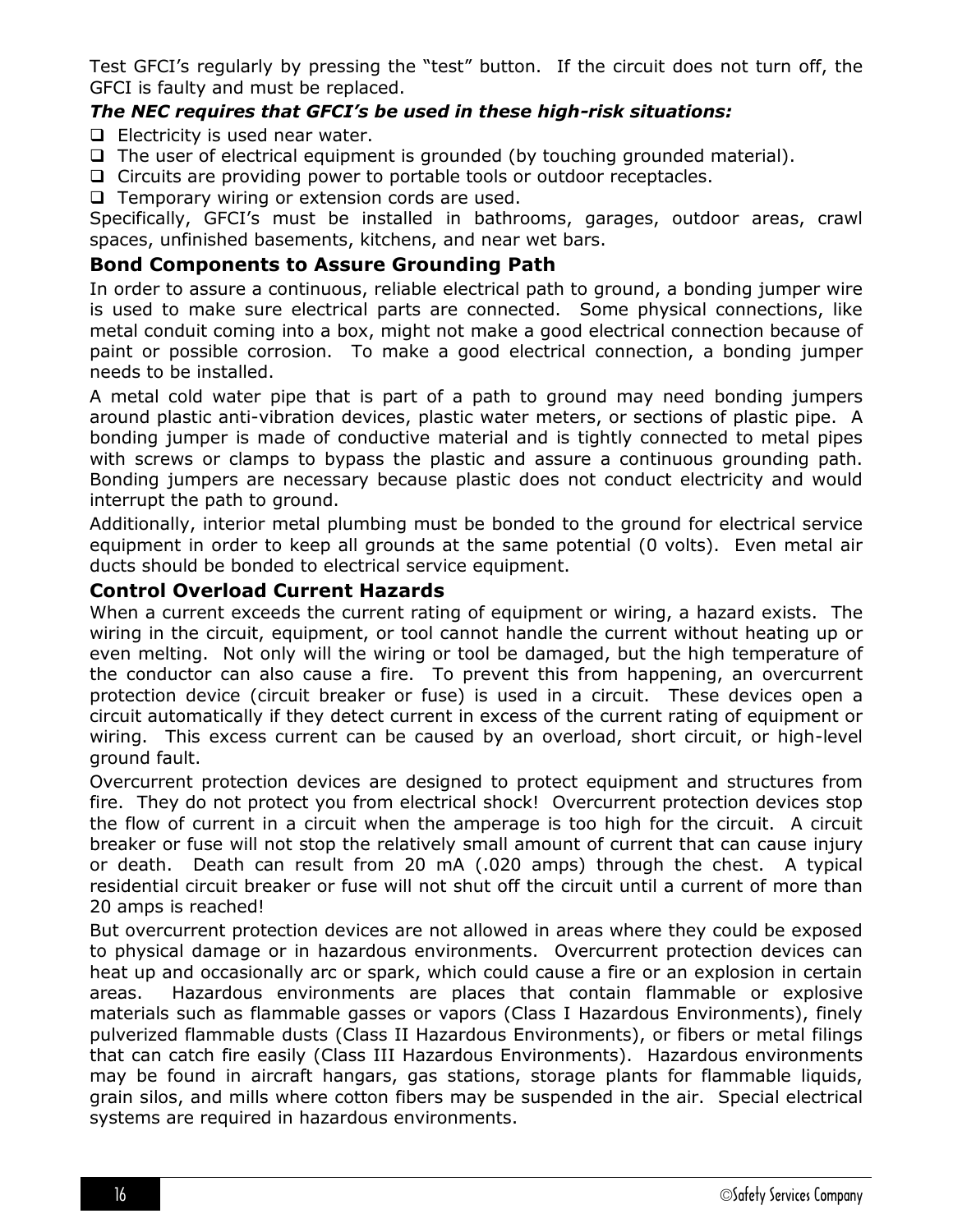If an overcurrent protection device opens a circuit, there may be a problem along the circuit. (In the case of circuit breakers, frequent tripping may also indicate that the breaker is defective.) When a circuit breaker trips or a fuse blows, the cause must be found.

A circuit breaker is one kind of overcurrent protection device. It is a type of automatic switch located in a circuit. A circuit breaker trips when too much current passes through it. A circuit breaker should not be used regularly to turn power on or off in a circuit, unless the breaker is designed for this purpose and marked "SWD" (stands for "switching device").

A fuse is another type of overcurrent protection device. A fuse contains a metal conductor that has a relatively low melting point. When too much current passes through the metal in the fuse, it heats up within a fraction of a second and melts, opening the circuit. After an overload is found and corrected, a blown fuse must be replaced with a new one of appropriate amperage.

## **Controlling Hazards: Safe Work Practices**

A safe work environment is not enough to control all electrical hazards. You must also work safely. Safe work practices help you control your risk of injury or death from workplace hazards. If you are working on electrical circuits or with electrical tools and equipment, you need to use safe work practices.

#### *Before you begin a task, ask yourself:*

□ What could go wrong?

 $\Box$  Do I have the knowledge, tools, and experience to do this work safely?

All workers should be very familiar with the safety procedures for their jobs. You must know how to use specific controls that help keep you safe. You must also use good judgment and common sense.

## **Electrical Hazards**

## *Control electrical hazards through safe work practices.*

- $\Box$  Plan your work and plan for safety.
- □ Avoid wet working conditions and other dangers.
- $\Box$  Use proper wiring and connectors.
- $\Box$  Use and maintain tools properly.
- □ Wear correct PPE.

**Q** Avoid overhead powerlines.

# **Plan Your Work and Plan for Safety**

Take time to plan your work, by yourself and with others. Safety planning is an important part of any task. It takes effort to recognize, evaluate, and control hazards. If you are thinking about your work tasks or about what others think of you, it is hard to take the time to plan for safety. But, **YOU MUST PLAN.**

Planning with others is especially helpful. It allows you to coordinate your work and take advantage of what others know about identifying and controlling hazards.

## *The following is a list of some things to think about as you plan:*

- Work with a "buddy"—*DO NOT* work alone. Both of you should be trained in CPR. Both of you must know what to do in an emergency.
- $\Box$  Know how to shut off and de-energize circuits—You must find where circuit breakers, fuses, and switches are located. Then, the circuits that you will be working on (even low-voltage circuits) *MUST BE TURNED OFF!* Test the circuits before beginning work to make sure they are completely de-energized.
- $\Box$  Plan to lock out and tag out circuits and equipment—Make certain all energy sources are locked out and tagged out before performing any work on an electrical circuit or electrical device.

Working on energized ("hot") circuits is one of the most dangerous things any worker could do. If someone turns on a circuit without warning, you can be shocked, burned, or electrocuted.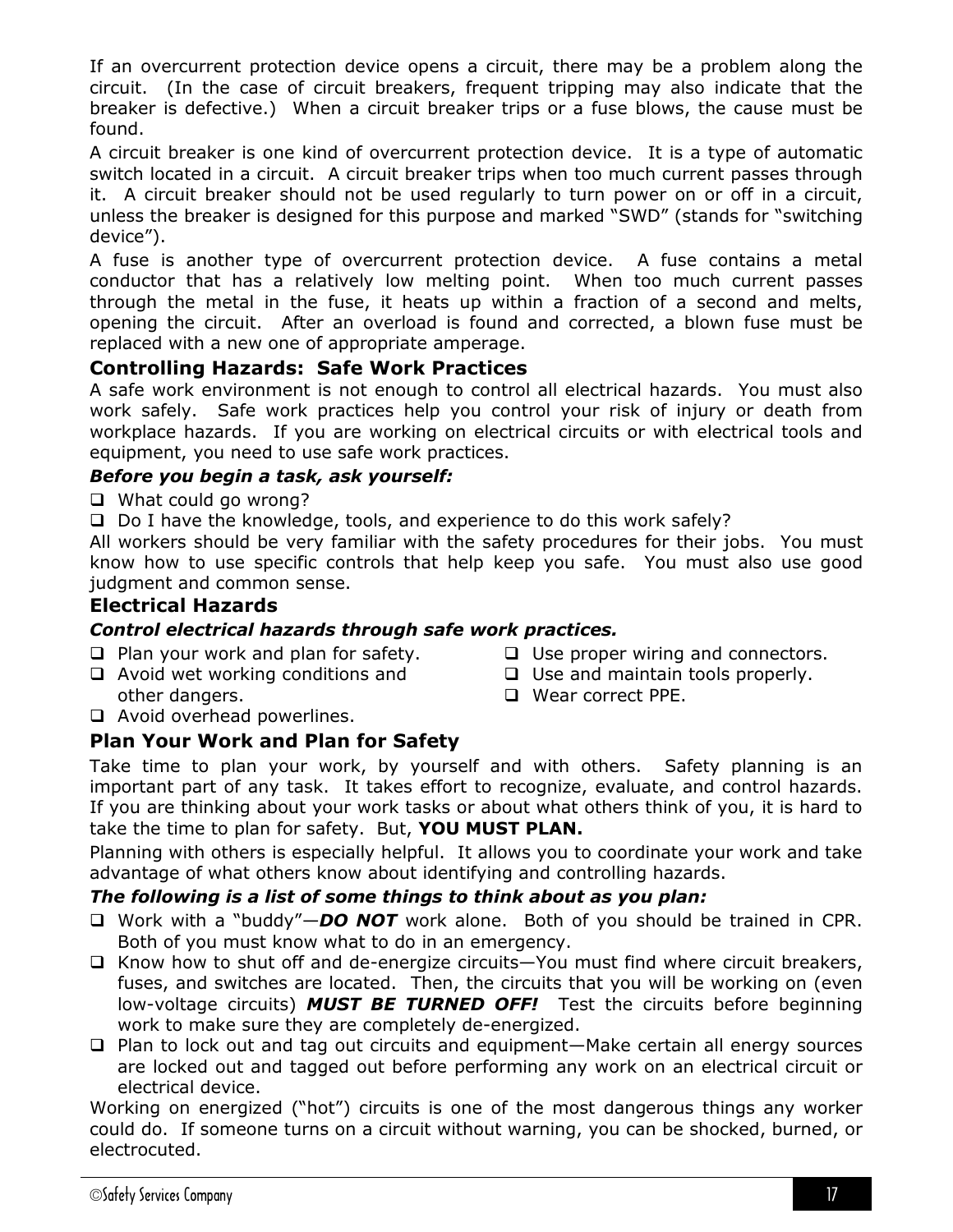The unexpected starting of electrical equipment can cause severe injury or death.

Before *ANY* work is done on a circuit, shut off the circuit, lock out and tag out the circuit at the distribution panel, then test the circuit to make sure it is de-energized.

Before *ANY* equipment inspections or repairs—even on so-called low-voltage circuits the current must be turned off at the switch box, and the switch must be padlocked in the OFF position. At the same time, the equipment must be securely tagged to warn everyone that work is being performed. Again, test circuits and equipment to ensure they are de-energized.

No two locks should be alike. Each key should fit only one lock, and only one key should be issued to each worker. If more than one worker is working on a circuit or repairing a piece of equipment, each worker should lock out the switch with his or her own lock and never permit anyone else to remove it. At all times, you must be certain that you are not exposing other workers to danger.

Workers who perform lock-out/tag-out must be trained and authorized to repair and maintain electrical equipment. A locked-out switch or feeder panel prevents others from turning on a circuit. The tag informs other workers of your action.

- Remove jewelry and metal objects—Remove jewelry and other metal objects or apparel from your body before beginning work. These things can cause burns if worn near high currents and can get caught as you work.
- $\Box$  Plan to avoid falls—Injuries can result from falling off scaffolding or ladders. Other workers may also be injured from equipment and debris falling from scaffolding and ladders.

# **Ladder Safety Facts**

## *To prevent injury when climbing, follow these procedures:*

- 1) Position the ladder at a safe angle to prevent slipping. The horizontal distance from the base of the ladder to the structure should be one-quarter the length of the ladder. If you do not have a way to make this measurement, follow the steps below to determine if the ladder is positioned at a safe angle.
	- $\Box$  Put your feet at the base of the ladder and extend your arms straight out.
	- $\Box$  If you can touch the closest part of the ladder without bending your arms, the ladder is probably at the correct angle.
	- $\Box$  If you have to bend your arms to touch the closest part of the ladder or if you cannot reach the ladder at all, the ladder is not positioned at a safe angle.
- 2) Make sure the base of the ladder has firm support and the ground or floor is level. Be very careful when placing a ladder on wet, icy, or otherwise slippery surfaces. Special blocking may be needed to prevent slipping in these cases.
- 3) Follow the manufacturer's recommendations for proper use.
- 4) Check the condition of the ladder before using it. Joints must be tight to prevent wobbling or leaning.
- 5) When using a stepladder, make sure it is level and fully open. Always lock the hinges. Do not stand on or above the top step.
- 6) When using scaffolding, use a ladder to access the tiers. Never climb the cross braces.
- 7) Do not use metal ladders. Instead, use ladders made of fiberglass. (Although wooden ladders are permitted, wood can soak up water and become conductive.)
- 8) Beware of overhead powerlines when you work with ladders and scaffolding.

Learn how to use ladders and scaffolding properly. Do not do any tasks that you are not trained to do or that you do not feel comfortable doing!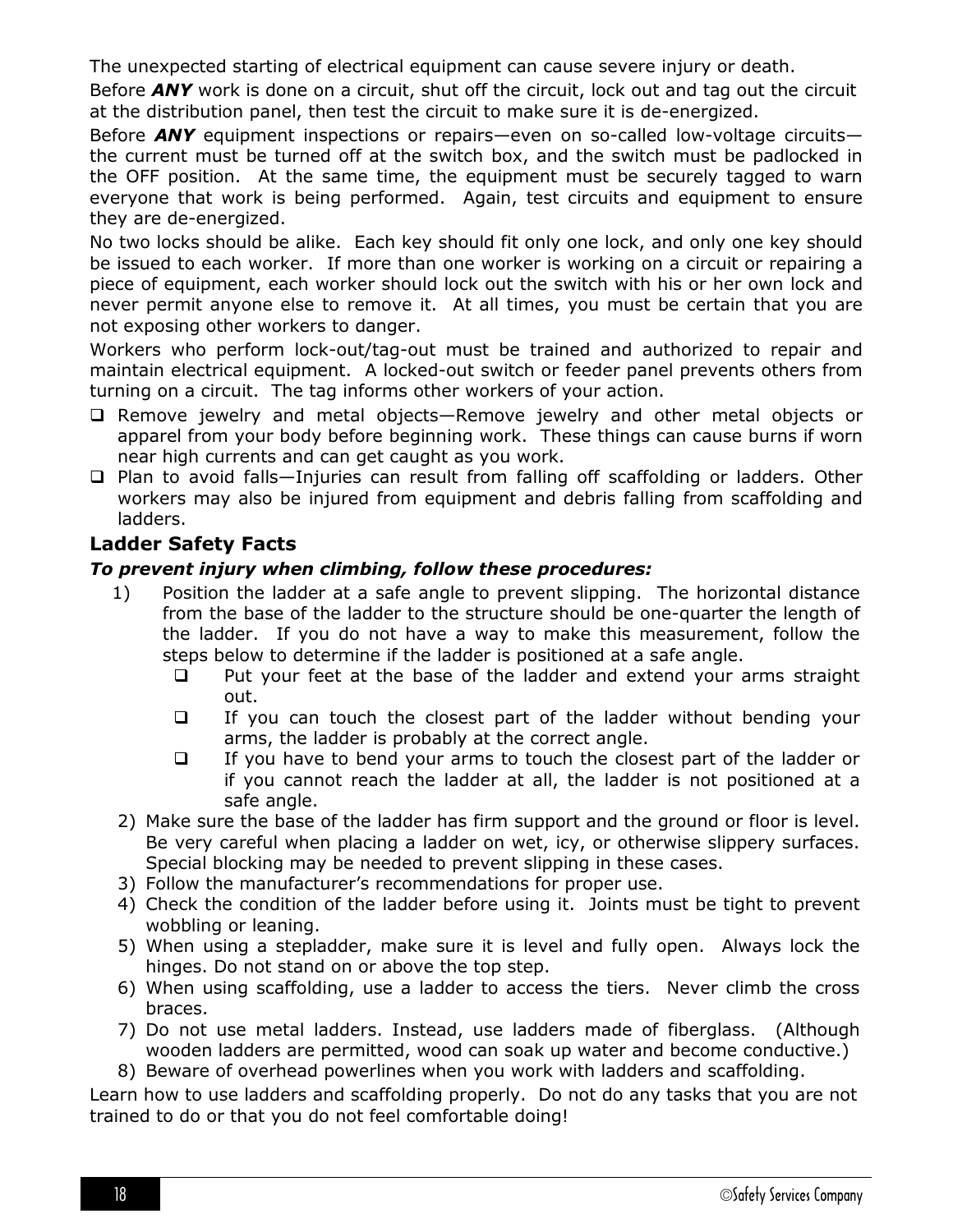# **Avoid Wet Working Conditions and other Dangers**

Remember that any hazard becomes much more dangerous in damp or wet conditions. To be on the safe side, assume there is dampness in any work location, even if you do not see water. Even sweat can create a damp condition!

- Do not work wet—Do not work on circuits or use electrical equipment in damp or wet areas. If necessary, clear the area of loose material or hanging objects. Cover wet floors with wooden planking that can be kept dry. Wear insulating rubber boots or shoes. Your hands must be dry when plugging and unplugging power cords and extension cords. Do not get cleaning solutions on energized equipment.
- □ Use a GFCI—Always use a GFCI when using portable tools and extension cords.

## **Avoid Overhead Powerlines**

Be very careful not to contact overhead powerlines or other exposed wires. More than half of all electrocutions are caused by contact with overhead lines. When working in an elevated position near overhead lines, avoid locations where you (and any conductive object you hold) could contact an unguarded or uninsulated line. You should be at least 10 feet away from high-voltage transmission lines.

Vehicle operators should also pay attention to overhead wiring. Dump trucks, front-end loaders, and cranes can lift and make contact with overhead lines. If you contact equipment that is touching live wires, you will be shocked and may be killed. If you are in the vehicle, stay inside. Always be aware of what is going on around you.

## **Use Proper Wiring and Connectors**

- □ Avoid overloads-Do not overload circuits.
- Test GFCI's—Test GFCI's monthly using the "test" button.
- $\Box$  Check switches and insulation—Tools and other equipment must operate properly. Make sure that switches and insulating parts are in good condition.
- $\Box$  Use three-prong plugs—Never use a three-prong grounding plug with the third prong broken-off. When using tools that require a third-wire ground, use only three-wire extension cords, with three-prong grounding plugs, and three-hole electrical outlets. Never remove the grounding prong from a plug! You could be shocked or expose someone else to a hazard. If you see a cord without a grounding prong in the plug, remove the cord from service immediately.
- $\Box$  Use extension cords properly—If an extension cord must be used, choose one with sufficient ampacity for the tool being used. An undersized cord can overheat and cause a drop in voltage and tool power. Check the tool manufacturer's recommendations for the required wire gauge and cord length. Make sure the insulation is intact. To reduce the risk of damage to a cord's insulation, use cords with insulation marked "S" (hard service) rather than cords marked "SJ" (junior hard service). Make sure the grounding prong is intact. In damp locations, make sure wires and connectors are waterproof and approved for such locations. Do not create a tripping hazard.
- Check power cords and extensions—Electrical cords should be inspected regularly using the following procedure:
	- Remove the cord from the electrical power source before inspecting.  $\bullet$
	- $\bullet$ Make sure the grounding prong is present in the plug.
	- Make sure the plug and receptacle are not damaged.
	- Wipe the cord clean with a diluted detergent and examine for cuts, breaks, abrasions, and defects in the insulation.
	- Coil or hang the cord for storage. Do not use any other methods. Coiling or hanging is the best way to avoid tight kinks, cuts, and scrapes that can damage insulation or conductors.

You should also test electrical cords regularly for ground continuity using a continuity tester as follows: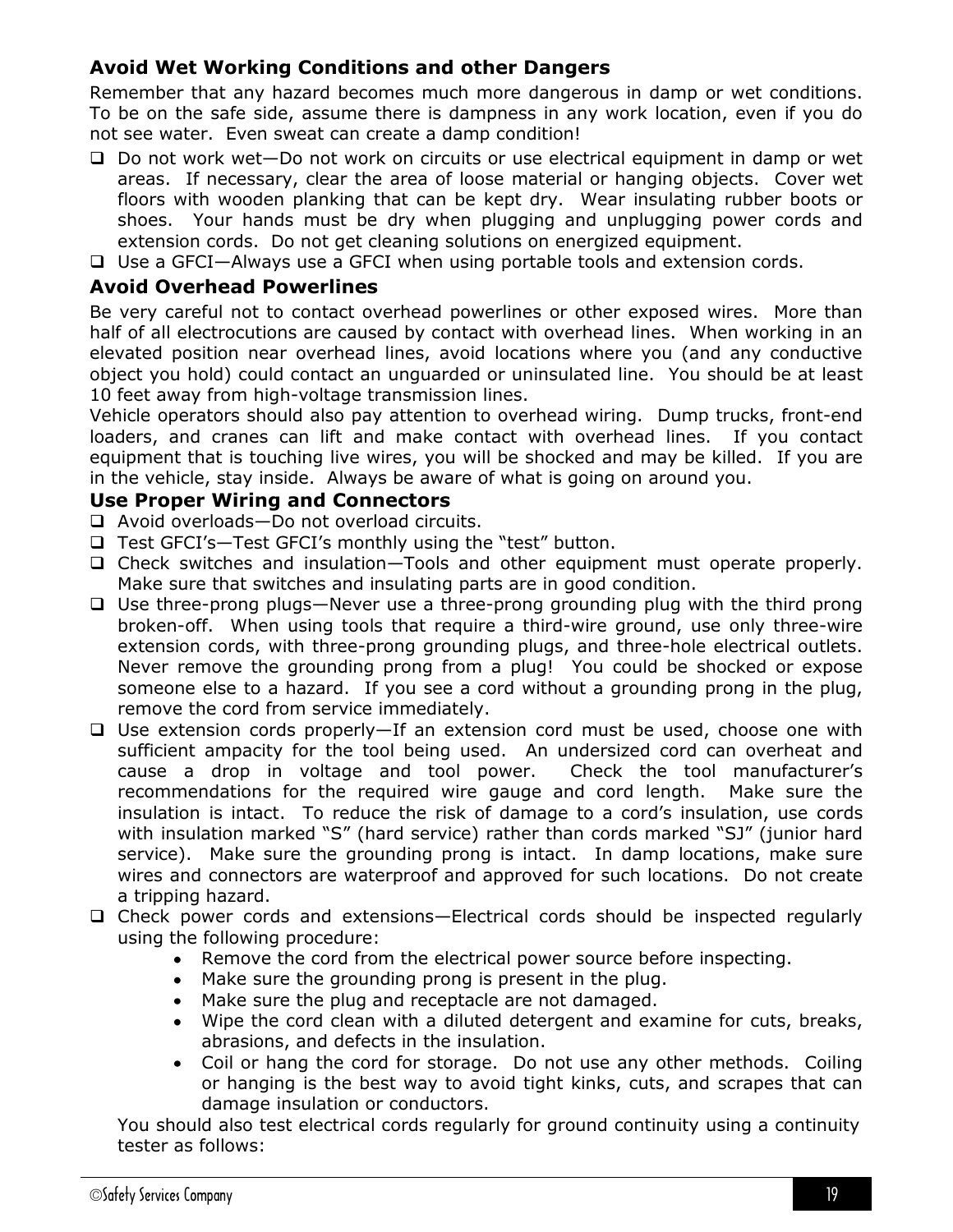- 1) Connect one lead of the tester to the ground prong at one end of the cord.
- 2) Connect the second lead to the ground wire hole at the other end of the cord.
- 3) If the tester lights up or beeps (depending on design), the cord's ground wire is okay. If not, the cord is damaged and should not be used.
- $\Box$  Do not pull on cords—Always disconnect a cord by the plug.
- □ Use correct connectors-Use electrical plugs and receptacles that are right for your current and voltage needs. Connectors are designed for specific currents and voltages so that only matching plugs and receptacles will fit together. This safeguard prevents a piece of equipment, a cord, and a power source with different voltage and current requirements from being plugged together. Standard configurations for plugs and receptacles have been established by the National Electric Manufacturers Association (NEMA).
- Use locking connectors—Use locking-type attachment plugs, receptacles, and other connectors to prevent them from becoming unplugged.

## **Use and Maintain Tools Properly**

Your tools are at the heart of your craft. Tools help you do your job with a high degree of quality. Tools can do something else, too. They can cause injury or even death! You must use the right tools for the job. Proper maintenance of tools and other equipment is very important. Inadequate maintenance can cause equipment to deteriorate, creating dangerous conditions.

- $\Box$  Inspect tools before using them—Check for cracked casings, dents, missing or broken parts, and contamination (oil, moisture, dirt, corrosion). Damaged tools must be removed from service and properly tagged. These tools should not be used until they are repaired and tested.
- Use the right tool correctly—Use tools correctly and for their intended purposes. Follow the safety instructions and operating procedures recommended by the manufacturer. When working on a circuit, use approved tools with insulated handles. However, DO NOT USE THESE TOOLS TO WORK ON ENERGIZED CIRCUITS. ALWAYS SHUT OFF AND DE-ENERGIZE CIRCUITS BEFORE BEGINNING WORK ON THEM.
- $\Box$  Protect your tools—Keep tools and cords away from heat, oil, and sharp objects. These hazards can damage insulation. If a tool or cord heats up, stop using it! Report the condition to a supervisor immediately. If equipment has been repaired, make sure that it has been tested and certified as safe before using it. Never carry a tool by the cord. Disconnect cords by pulling the plug—not the cord!
- Use double-insulated tools—Portable electrical tools are classified by the number of insulation barriers between the electrical conductors in the tool and the worker. The NEC permits the use of portable tools only if they have been approved by Underwriter's Laboratories (UL Listed). Equipment that has two insulation barriers and no exposed metal parts is called double-insulated.
- $\Box$  When used properly, double-insulated tools provide reliable shock protection without the need for a third ground wire. Power tools with metal housings or only one layer of effective insulation must have a third ground wire and three-prong plug.
- Use multiple safe practices—Remember: A circuit may not be wired correctly. Wires may contact other "hot" circuits. Someone else may do something to place you in danger. Take all possible precautions.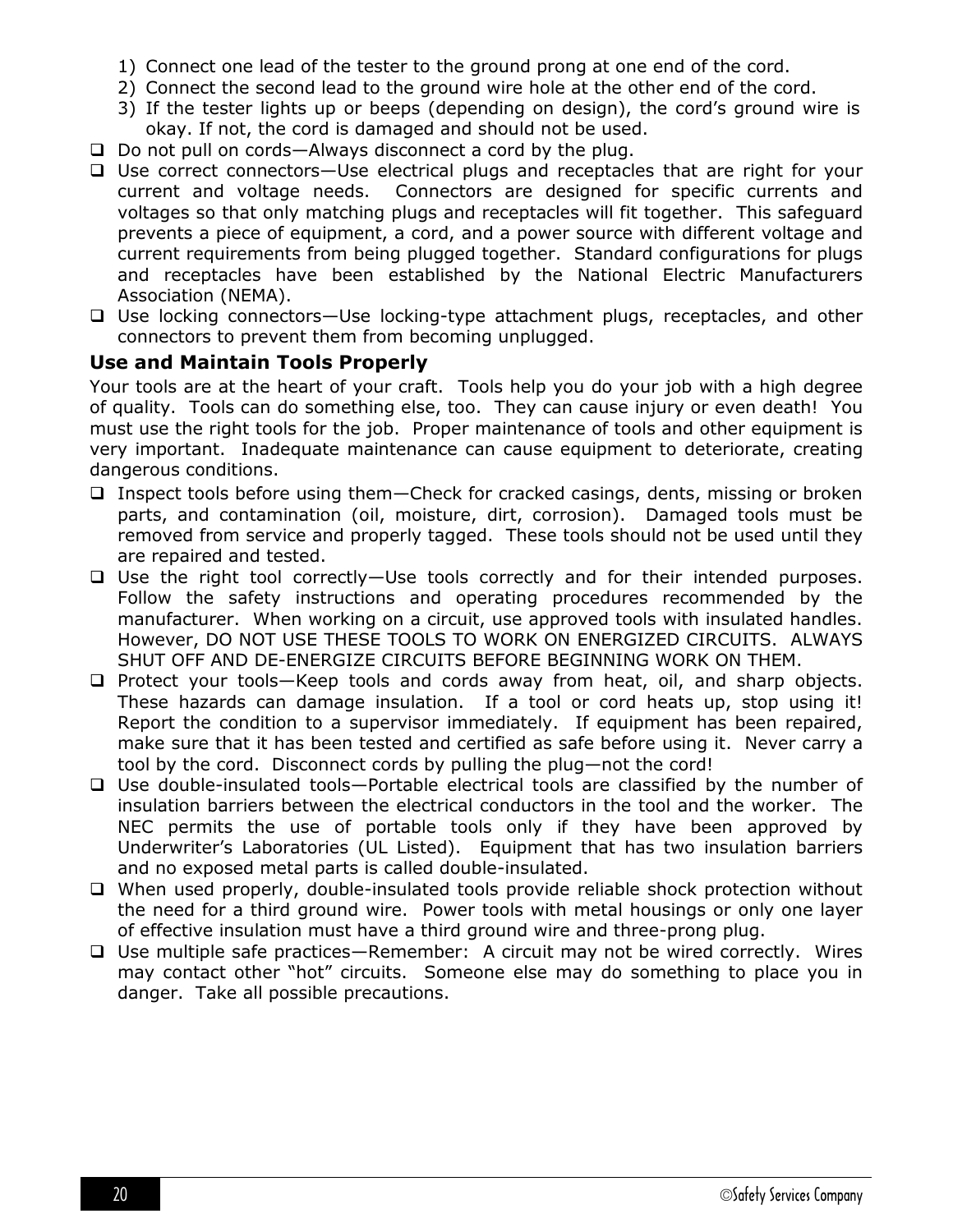## **Wear Correct PPE**

OSHA requires that you be provided with personal protective equipment. This equipment must meet OSHA requirements and be appropriate for the parts of the body that need protection and the work performed. There are many types of PPE: rubber gloves, insulating shoes and boots, face shields, safety glasses, hard hats, etc. Even if laws did not exist requiring the use of PPE, there would still be every reason to use this equipment. PPE helps keep you safe. It is the last line of defense between you and the hazard.

- $\Box$  Wear safety glasses—Wear safety glasses to avoid eye injury.
- Wear proper clothing—Wear clothing that is neither floppy nor too tight. Loose clothing will catch on corners and rough surfaces. Clothing that binds is uncomfortable and distracting.
- Contain and secure loose hair—Wear your hair in such a way that it does not interfere with your work or safety.
- Wear proper foot protection—Wear shoes or boots that have been approved for electrical work. (Tennis shoes will not protect you from electrical hazards.) If there are non-electrical hazards present (nails on the floor, heavy objects, etc.), use footwear that is approved to protect against these hazards as well.
- $\Box$  Wear a hard hat—Wear a hard hat to protect your head from bumps and falling objects. Hard hats must be worn with the bill forward to protect you properly.
- Wear hearing protectors—Wear hearing protectors in noisy areas to prevent hearing loss.
- $\Box$  Follow directions—Follow the manufacturer's directions for cleaning and maintaining PPE.
- Make an effort—Search out and use any and all equipment that will protect you from shocks and other injuries.

*PPE is the last line of defense against workplace hazards. OSHA defines PPE as "equipment for the eyes, face, head, and extremities, protective clothing, respiratory devices, protective shields and barriers." Many OSHA regulations state that PPE must meet criteria set by the American National Standards Institute (ANSI).*

# **Head Protection**

OSHA requires that head protection (hard hats) be worn if there is a risk of head injury from electrical burns or falling/flying objects.

#### *All Hard Hats are NOT the Same*

You must wear the right hat for the job. All hard hats approved for electrical work made since 1997 are marked "Class E." Hard hats made before 1997 are marked "Class B." These markings will be on a label inside the helmet or stamped into the helmet itself. Newer hats may also be marked "Type 1" or "Type 2." Type 1 hard hats protect you from impacts on the top of your head. Type 2 hard hats protect you from impacts on the top and sides of your head.

## *Care and Use of Hard Hats*

Always wear your hat with the bill forward. (Hats are tested in this position.) If you wear a hat differently, you may not be fully protected. The hat should fit snugly without being too tight. You should clean and inspect your hard hat regularly according to the manufacturer's instructions. Check the hat for cracks, dents, frayed straps, and dulling of the finish. These conditions can reduce protection. Use only mild soap and water for cleaning. Heavy-duty cleaners and other chemicals can damage the hat.

Do not "store" anything (gloves, wallet, etc.) in the top of your hard hat while you are wearing it. The space between the inside harness and the top of the hard hat must remain open to protect you. Do not put stickers on your hat (the glue can weaken the helmet) and keep it out of direct sunlight.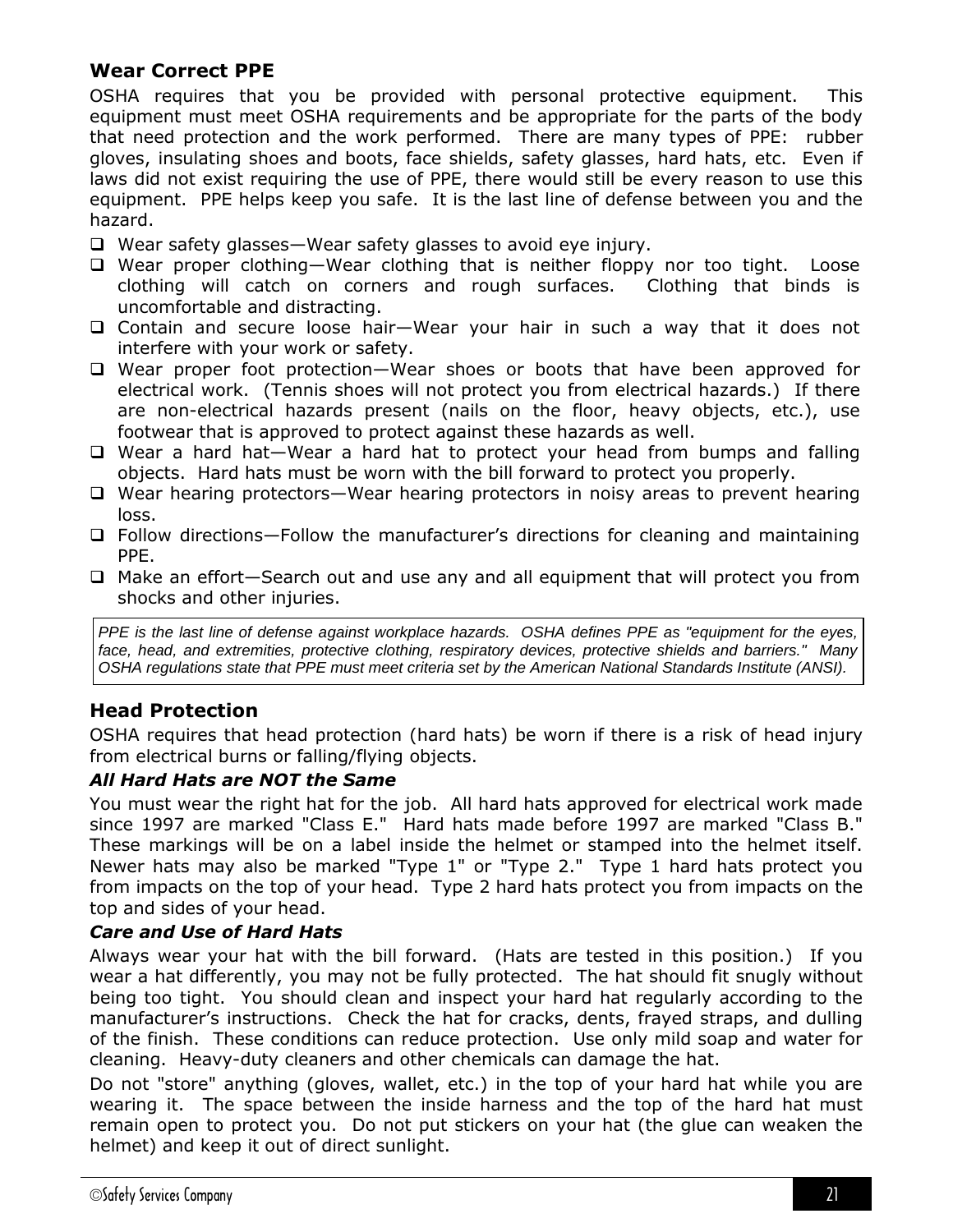If you want to express your personality, hard hats come in many colors and can be imprinted with custom designs by the manufacturer. Some hats are available in a cowboy hat design or with sports logos.

## **Foot Protection**

Workers must wear protective footwear when there is a risk of foot injury from sharp items or falling/rolling objects—or when electrical hazards are present. As with hard hats, always follow the manufacturer's instructions for cleaning and maintenance of footwear. Remember that cuts, holes, worn soles, and other damage can reduce protection.

#### *Choose the Right Footwear*

The footwear must be ANSI approved. ANSI approval codes are usually printed inside the tongue of the boot or shoe. Footwear will be marked "EH" if it is approved for electrical work. (The ANSI approval stamp alone does not necessarily mean the footwear offers protection from electrical hazards.) Note that footwear made of leather must be kept dry to protect you from electrical hazards, even if it is marked "EH."

#### *Non-Electrical Hazards*

All ANSI approved footwear has a protective toe and offers impact and compression protection. But the type and amount of protection is not always the same. Different footwear protects you in different ways. Check the product's labeling or consult the manufacturer to make sure the footwear will protect you from the hazards you face.

#### **Insist All Employees Follow These Guidelines for Electrical Safety:**

- *Always use* appropriate personal protective equipment.
- *Only use* hand tools, electric tools, extension cords, and other equipment that is in good repair.
- *De-energizing electric power* circuits and/or equipment before working near, inspecting, or making repairs.

**Exercise good judgment** when working near energized lines (including underground and overhead lines). Comply with OSHA regulations and the National Electric Code, NFPA 70 (2005).

# **Company "Safe Electrical Work Practices" Checklist**

- $\Box$  Are all employees required to report (as soon as practical) any obvious hazard to life or property observed in connection with electrical equipment or lines?
- $\Box$  Are employees instructed to make preliminary inspections and/or appropriate tests to determine what conditions exist before starting work on electrical equipment or lines?
- $\Box$  When electrical equipment or lines are to be serviced, maintained, or adjusted, are necessary switches opened, locked out, and tagged?
- $\Box$  Are portable hand-held electrical tools and equipment grounded or are they of the double-insulated type?
- □ Do extension cords have a grounding conductor? Are multiple plug adaptors prohibited?
- Are ground-fault circuit interrupters installed on each temporary 15, 20, or 30 ampere, 125-volt AC circuit at locations where construction, demolition, modifications, alterations, or excavations are being performed? *OR…*
- □ Do you have an assured equipment-grounding conductor program in place?
- $\Box$  Are all temporary circuits protected by suitable disconnecting switches or plug connectors at the junction with permanent wiring?
- Is exposed wiring and cords with frayed or deteriorated insulation repaired or replaced promptly?
- $\Box$  Are flexible cords and cables free of splices or taps?
- Are clamps or other securing means provided on flexible cords or cables at plugs, receptacles, tools, equipment, and is the cord jacket securely held in place?
- Are all cords, cable, and raceway connections intact and secure?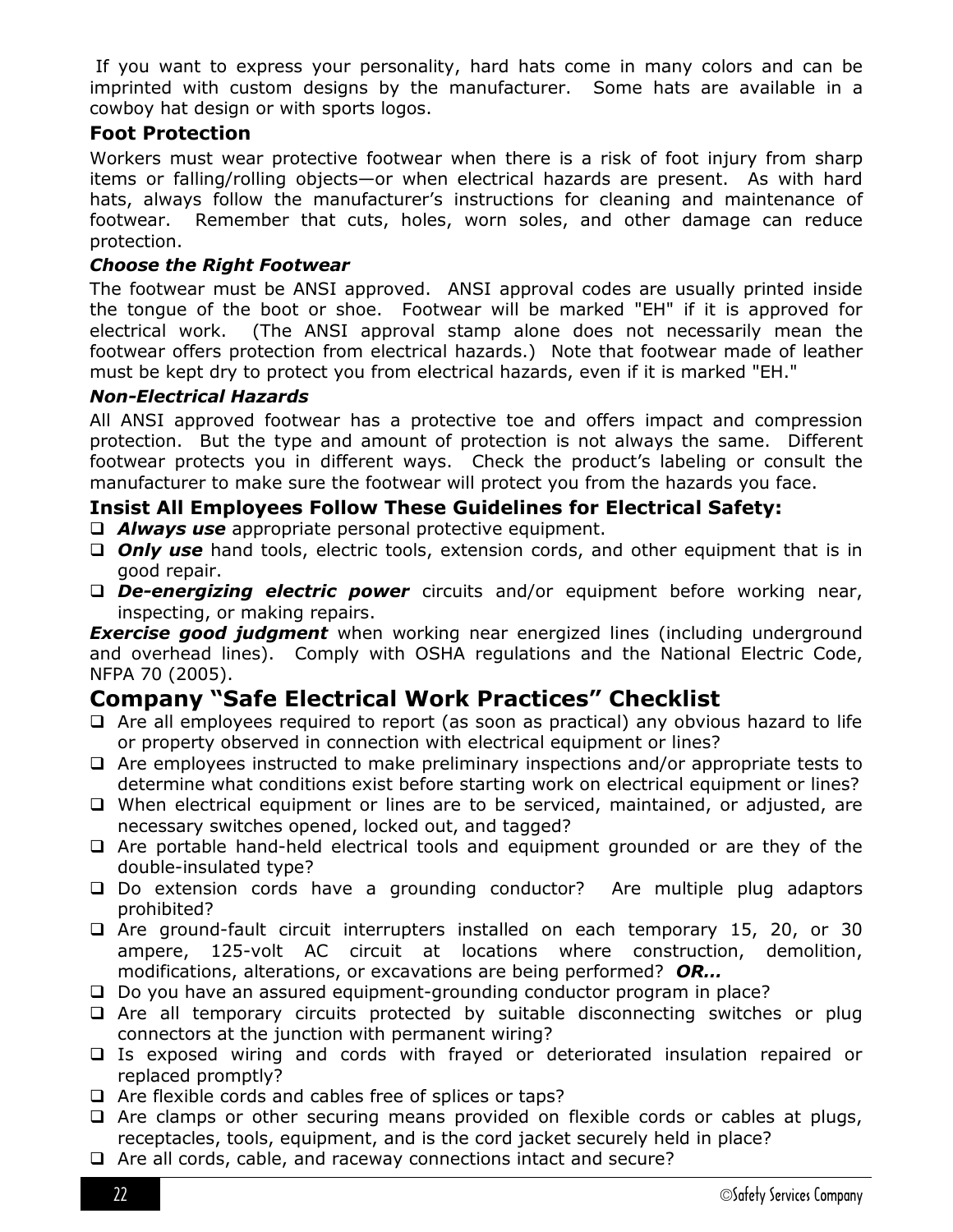- $\Box$  In wet or damp locations, are electrical tools and equipment appropriate for the use or locations (or otherwise protected)?
- Are electrical power lines and cables located (overhead, underground, underfloor, other side of walls) before digging, drilling, or similar work begins?
- $\Box$  Is the use of metal measuring tapes, ropes, hand lines, or similar devices with metallic thread woven into the fabric prohibited where these could come into contact with energized parts of equipment or circuit conductors?
- $\Box$  Is the use of metal ladders prohibited in areas where the ladder or the person using the ladder could come into contact with energized parts of equipment, fixtures, or circuit conductors?
- Are all disconnecting switches and circuit breakers labeled to indicate their use or equipment served?
- $\Box$  Are disconnecting means always opened before fuses are replaced?
- $\Box$  Are all energized parts of electrical circuits and equipment guarded against accidental contact by approved cabinets or enclosures?
- $\Box$  Is sufficient access and working space provided and maintained around all electrical equipment to permit ready and safe operations and maintenance?
- Are all unused openings (including conduit knockouts) of electrical enclosures and fittings closed with appropriate covers, plugs, or plates?
- Are electrical enclosures such as switches, receptacles, and junction boxes provided with tight-fitting covers or plates?
- $\Box$  Are employees prohibited from working alone on energized lines or equipment over 600 volts?
- $\Box$  Are employees forbidden (unless properly qualified/certified) from working closer than 10 feet from high-voltage (over 750 volts) lines?
- $\Box$  Have all underground utilities been located prior to any excavation work?
- $\Box$  Is all digging within four feet of power lines done by hand?
- Are power lines de-energized? Has the utility company been consulted before digging?
- $\Box$  Has the power company been notified if work is to be done in the vicinity of overhead lines?
- Are live parts of electrical circuits de-energized before an employee works on or near them?
- $\Box$  Are all exposed energized parts in the temporary power supply protected from possible contact?
- $\Box$  Are all power-supply circuit disconnects marked according to their functions?
- $\Box$  Is splicing only allowed on extension cords if they are larger than size 12 and the splicing retains insulation protection equal to the original extension cord?
- $\Box$  Are all plug connections used with the voltage for which they were designed?
- □ Do you always ensure that flexible cords are not immersed in water or exposed to damage from vehicles?
- $\Box$  Are all junction boxes used in a wet environment waterproof?
- Are you using a ground fault circuit interrupter or have you established an assured equipment grounding program?